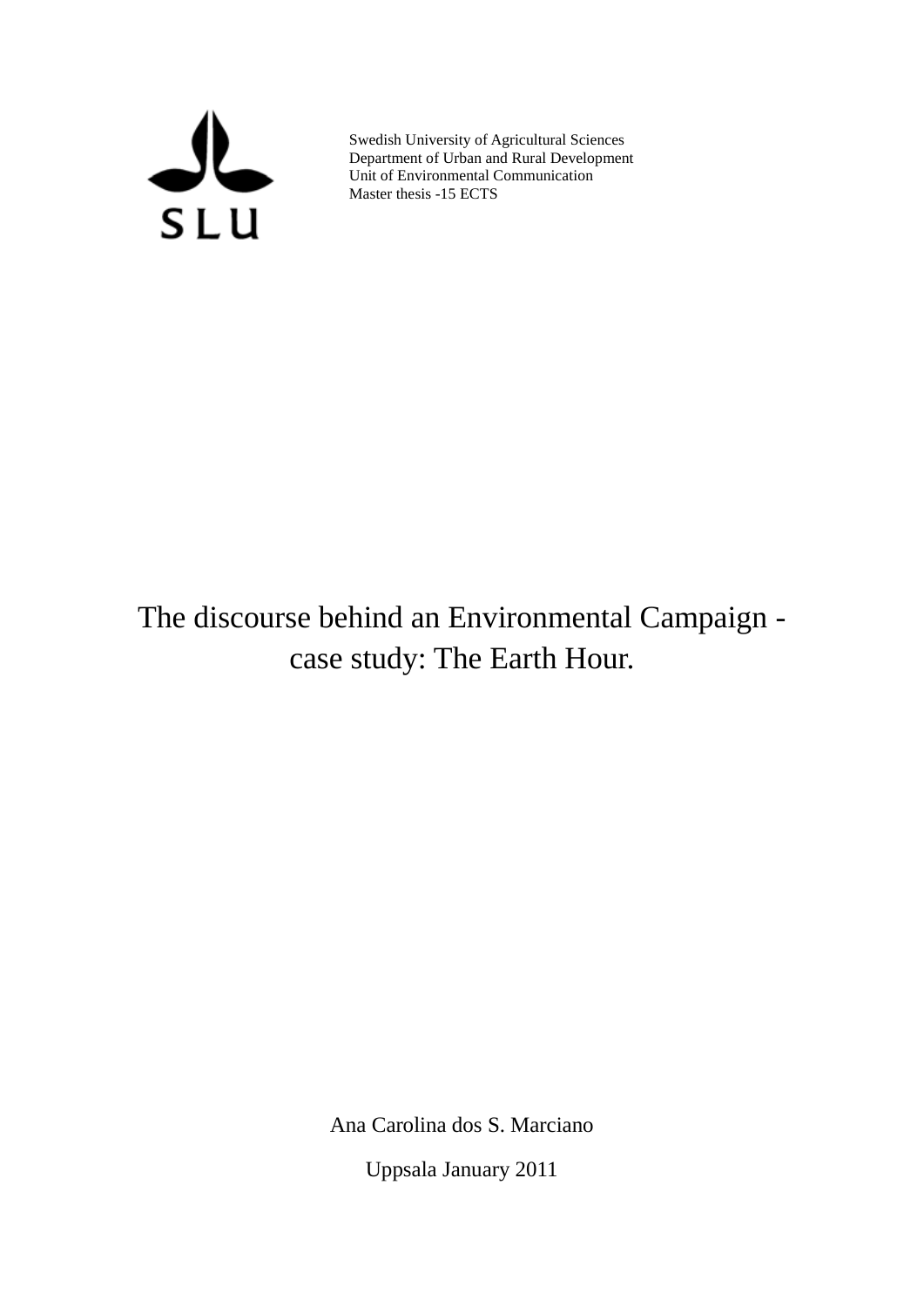## Information:

**University**: Sveriges Lantbruksuniversitet (SLU) Swedish University of Agricultural Sciences

**Department**: Department of Urban and Rural Development

**Unit**: Environmental Communication

**Author**: Ana Carolina dos Santos Marciano

**Title:** The discourse behind an Environmental Campaign – case study: The Earth Hour

**Keywords:** Environmental advocacy Campaign, Discourse, Public Relations, Corporations and WWF

**Supervisor:** Hans Peter Hansen; Unit for Environmental Communication, SLU

**Examiner:** Lars Hallgren, Unit for Environmental Communication, SLU

**Program:** Environmental Communication and Management; 60 ECTS (1 year Master program)

**Course:** Practice and Thesis Work in Environmental Communication and Management, 15ECTS

**Course code**: EX0409

**Level:** Advanced (D)

**City:** Uppsala

**Year:** 2011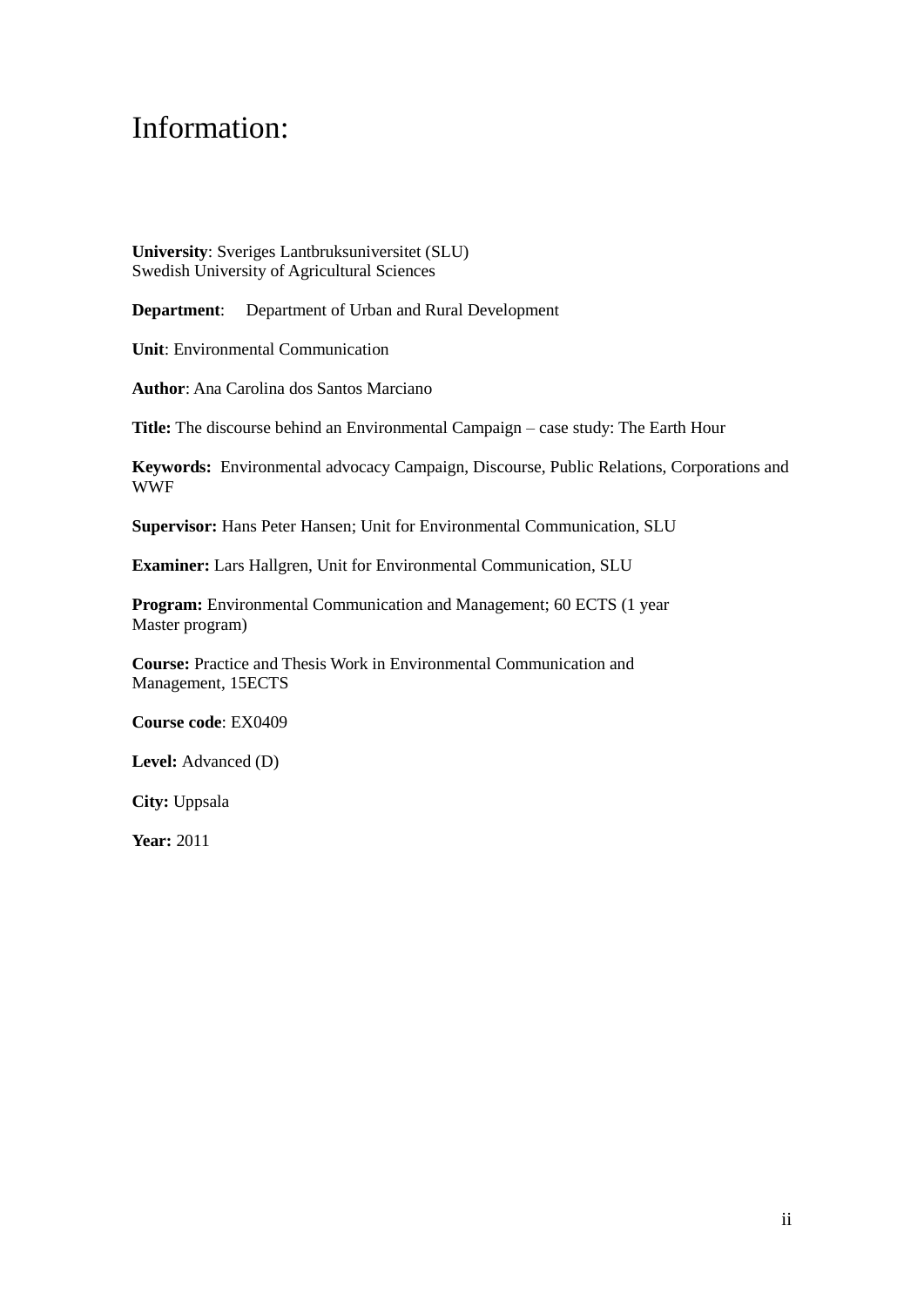## Acknowledgement:

*My sincere thanks to all my classmates who supported me during the whole program. I will always remember our fikas\*, lunch and night out together. Special thanks for the ones who were with me through the whole thesis process, helping with ideas, encouraging words or just listening to the problems (quite a lot of them).*

*Thanks to the Environmental communication unit staff and a special THANKS to Lars Hallgren and Vanessa Coronel.*

*My utmost thanks to my advisor Hans-Peter Hansen*

*To my mom and Liten Sol, none of this would happen without their support.*

\*fika- Swedish coffee break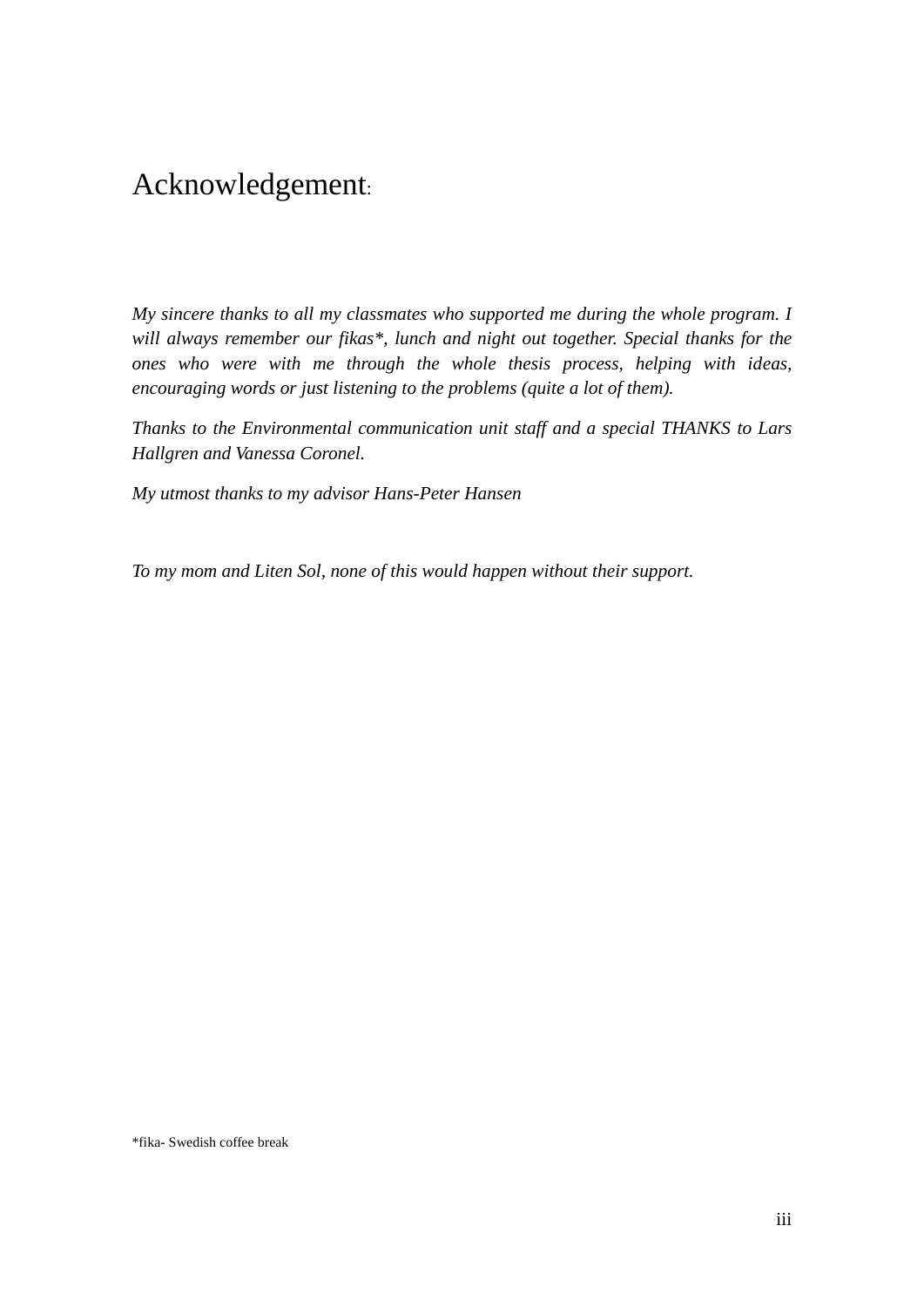# Table of Contents:

| Chapters:                                             |  |
|-------------------------------------------------------|--|
|                                                       |  |
|                                                       |  |
|                                                       |  |
|                                                       |  |
|                                                       |  |
|                                                       |  |
|                                                       |  |
|                                                       |  |
|                                                       |  |
|                                                       |  |
|                                                       |  |
|                                                       |  |
|                                                       |  |
|                                                       |  |
|                                                       |  |
|                                                       |  |
| 3.4-Environmental Communication and Green Marketing11 |  |
|                                                       |  |
|                                                       |  |
|                                                       |  |
|                                                       |  |
|                                                       |  |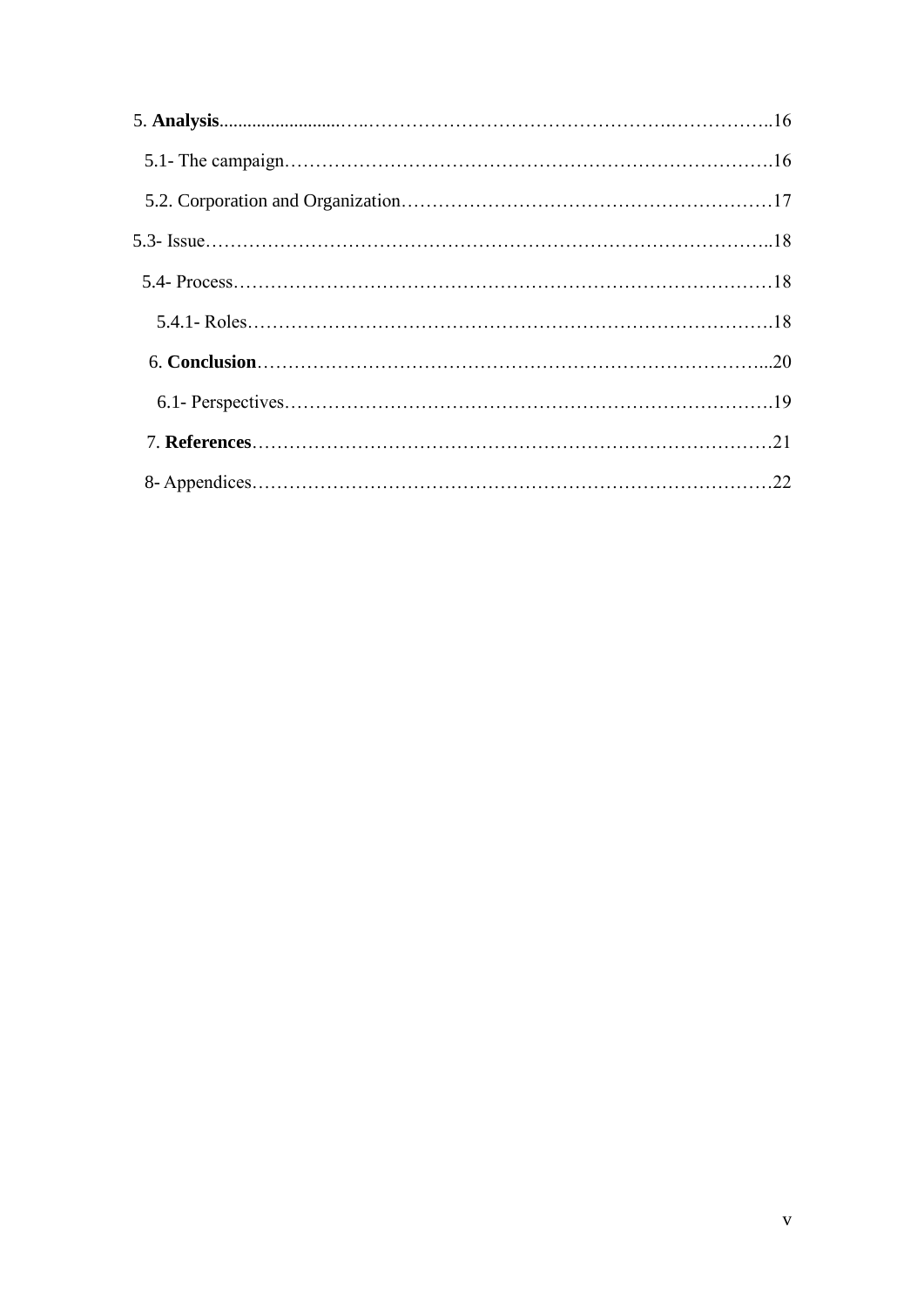## Abstract:

An environmental campaign is an important communicative strategy to call attention and raise knowledge regarding environmental issues. However the creation of a campaign involves a dynamic between the issue, organization and different stakeholders. This paper explores the dynamic between a civil society organization, corporations and issue on a construction of a campaign. The present study focuses on the process of attempting to communicate to the different actors and their discourse.

**Keywords:** Environmental advocacy Campaign, Discourse, Public Relations, Corporations and WWF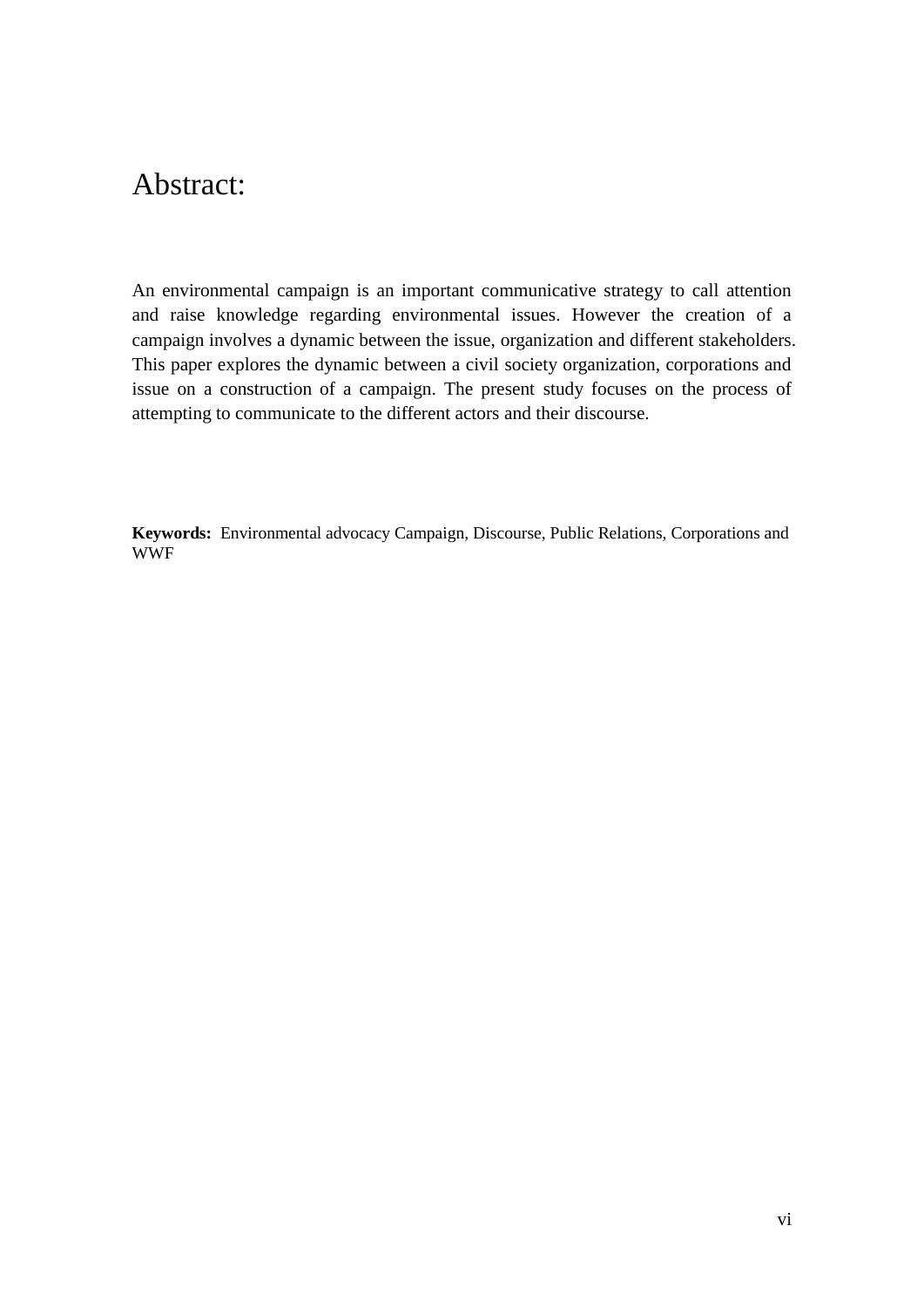I hereby declare that all information in this document has been obtained and presented in accordance with academic rules and ethical conduct. I also declare that, as required by these rules and conduct, I have fully cited and referenced all material and results that are not original to this work.

Name, Last Name: Ana Carolina Marciano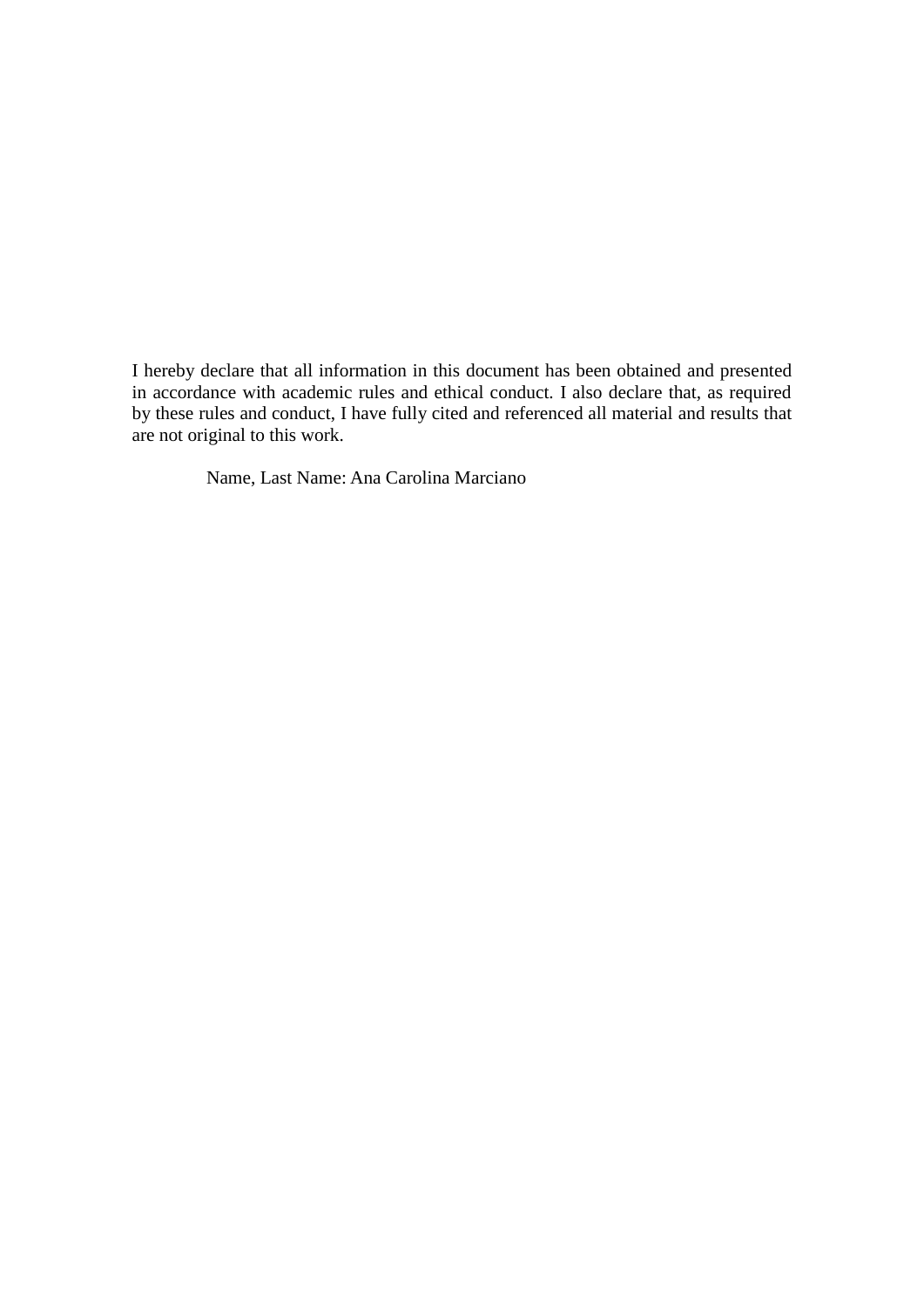## 1. Introduction

*In the Introduction chapter I will present the context of my study, the aim of my study and the research questions I will try to answer.*

This paper is an investigation of the mechanism of an environmental advocacy campaign, its discourses and the dynamics between stakeholders and issue. The main interest of the work is to investigate how communication strategies take place in an environmental campaign. The paper uses the Earth Hour campaign as a frame. Primarily the researcher raised two main questions. Firstly, if the before mentioned campaign fulfilled the requirements of an environmental advocacy campaign. The second question was regarding the relation between the issue (Climate Change), the NGO and Corporations.

I have raised both questions and based my theoretical research on them. But those questions have changed along the process. As a new researcher in the field of communication I took the research field and the actors" who were objects of the investigation for granted. The researcher did not consider that actors have different perspective and may perceive communication in different ways.

Although the primary questions have changed during the process, it is still legitimate since the overall goals of this paper is the learning process and collaborate to the communication arena.

Due to unexpected barriers to be described later, the researcher found valid to focus on the process of the study. Therefore the use of the first person (I, me) will be a common aspect of this paper.

The present work will reflect critically on the agenda (objectives) of an environmental campaign as well as the dynamics between the organization and the stakeholders. I will also discuss where the objective of the matter ends up and what my perception of the campaign was. What I perceived and what they perceived as communication. Inspired by Habermas I will also analyze whether the organization, as a civil society institution, facilitates democratic arenas in its communication process.

### **1.1-World Context**

During the past few years the global warming effects have been on the spotlight and society is getting involved on the issue. The United Nations Climate Change summit in December of 2009 grabbed even more worldwide attention to environmental problems. To support the demand for more information, action, awareness, attitude change and/or behavior regarding Climate Change, NGOs are creating and using different numbers of communicative strategies. For instance, environmental campaigns, workshops, environmental education, newsletters, mass demonstrations and so on. Some strategies are pragmatic, aiming for immediate action, and others are constitutive with the purpose to create awareness. A number of organizations communicative strategies have the purpose to create awareness in environmental issues, such as climate change. But they also aim to call media"s and people"s attention to the organization. In other words, the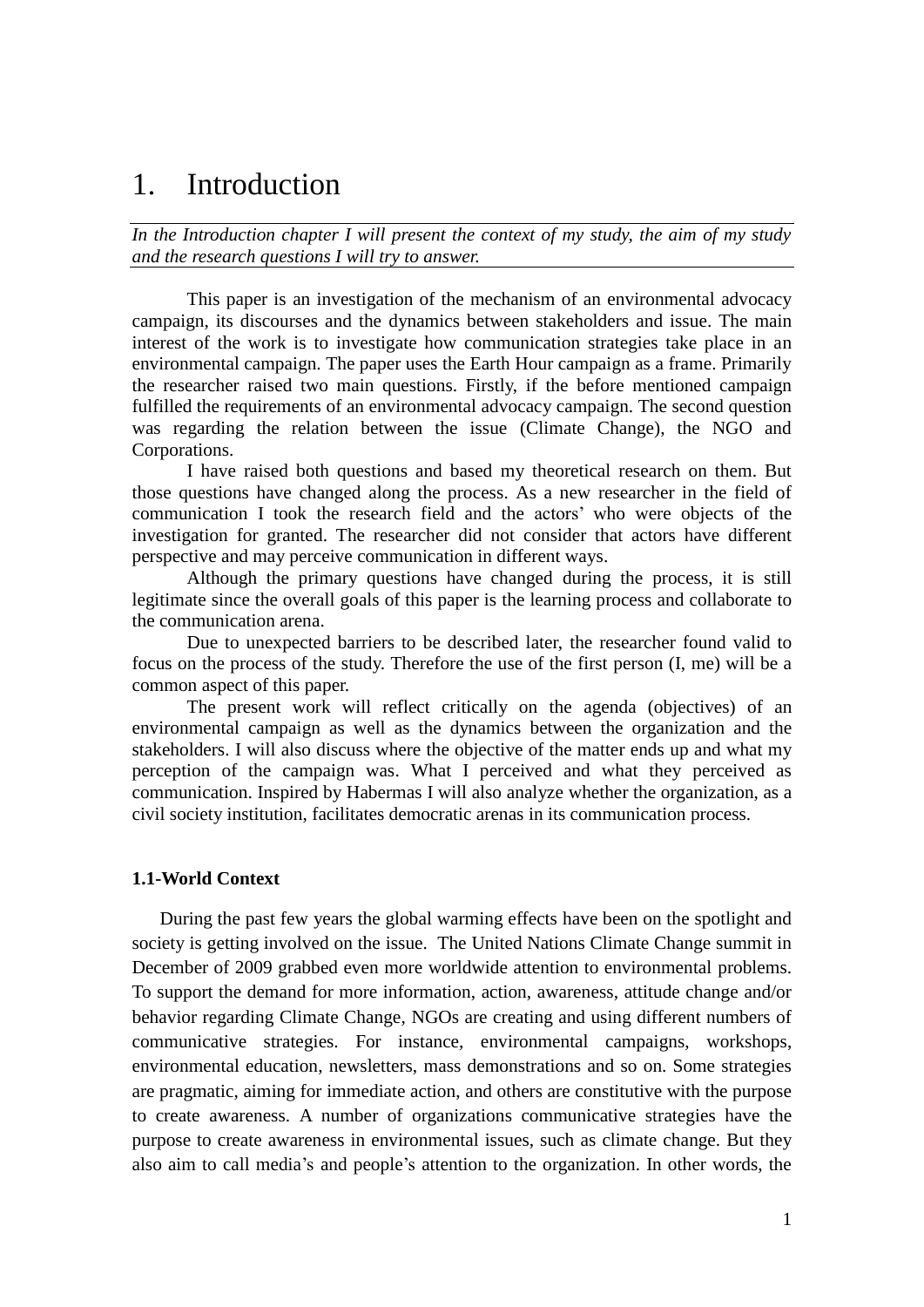discourse may be to create awareness but also to call attention to the organization"s work. Different goals make the NGOs create different strategies of communication. One of the most used strategies are environmental advocacy campaigns which, according to Cox (2006), has a pragmatic and constitutive part and the objective can be to create awareness, alert, persuade or advocate.

In my view, campaigns launched by environmental NGOs are either using the classical model of communication which describes the communication process as a simple transmission of information emphasising the role of the sender. Or they are using public relations as a management tool to communicate the message. The question I raise is whether it is a suitable way of doing an environmental campaign. Is it fulfilling the requirements of an environmental communication campaign? The aim of Environmental Communication as a discipline is not only to create awareness but to make people reflect and act towards environmental issues. Therefore environmental campaigns are one of the major tools of communication to mobilize, inform and create awareness. This kind of strategy requires an intricate social and even economical dynamic between different stakeholders and the issue.

The study will reflect critically on the objectives of an environmental campaign as well as the dynamics between the NGOs, the environmental issue: climate change and the stakeholders during the arrangements and execution of the campaign. Aiming to understand this dynamic I have selected as a case study, a global nature conservation organization which employs different methods such as lobbying, fund-raising and environmental campaigns to achieve its objectives.

### **1.2-Case study**

### **1.2.1-Organization**

This research will analyze the environmental campaign discourse through the perspective of the World Wide Fund for Nature (aka WWF). The organization is also known as World Wildlife Fund in North America but it is simply identified as WWF and a panda logo. During the 80"s the organization got involved not only with conservation projects but with biodiversity and sustainability projects as well. Hence the new name was more suitable for its purpose. WWF is a nongovernmental institutionalized organization with more than 100 offices spread all over the world working with partnership with local non-profit agencies and other global NGOs (Boyce and Lewis 2009, p.108). The organization mission is "to stop the degradation of the planet"s natural environment and to build a future in which humans live in harmony with nature" (WWF- Global).

The organization is known for its conservation goals in addition to its close relationship with corporations and Governments which they consider important stakeholders to stand against Climate Change. Individuals are important stakeholders as well but they are encouraged to participate mainly through online campaigning.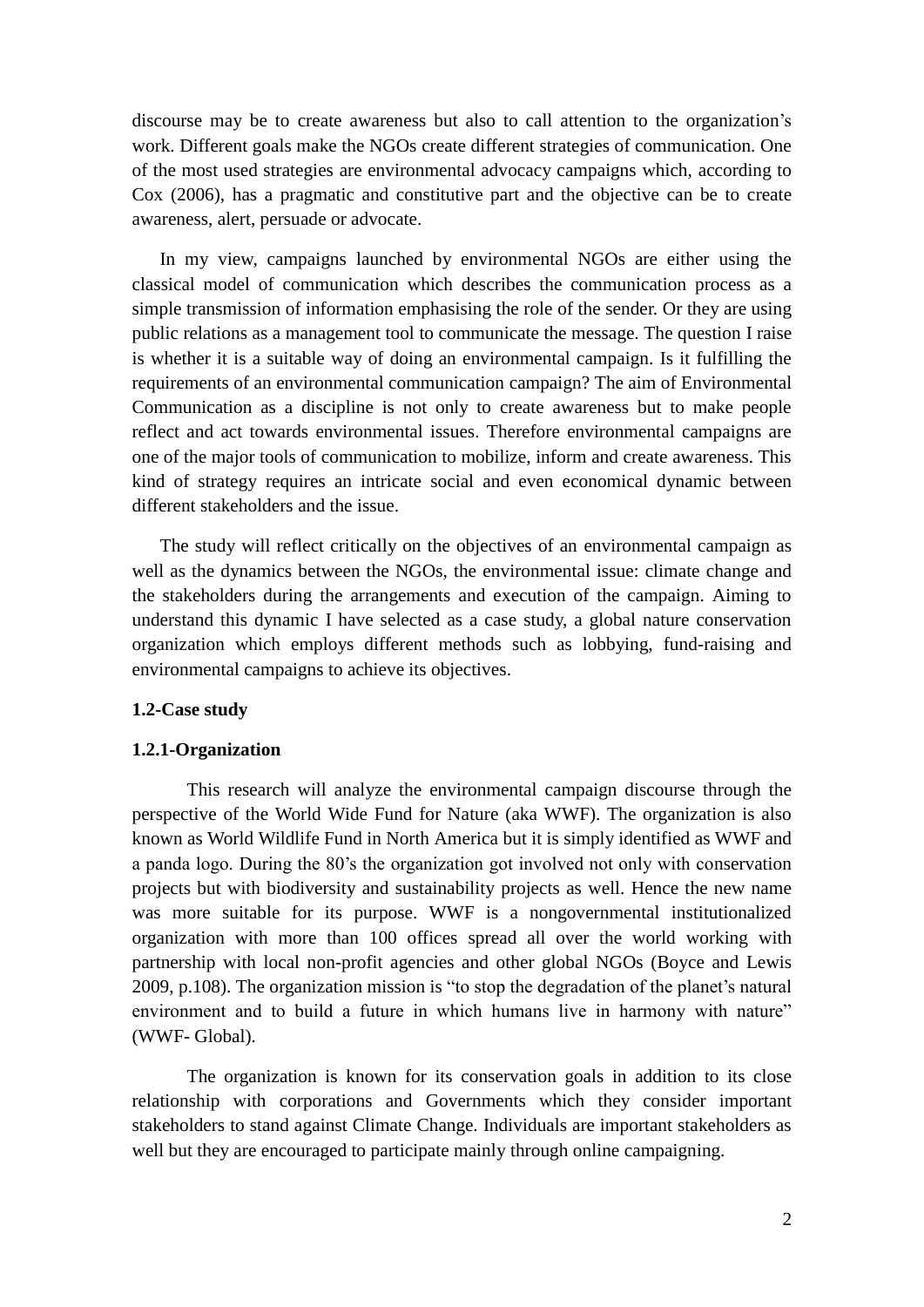In the year of 2004 WWF Australia, influenced by recent reports of IPCC (Intergovernmental Panel on Climate Change), decided to create a campaign focusing on Climate Change. The organization spent a few years trying to create the concept until they released a campaign in 2007 called the Earth Hour. The campaign consists of a symbolic act of turning off the lights for 60 minutes to show concern to climate change issues. The strategy was immediately spread to more than 30 countries in the following year. Important monuments in the world stood in the dark to protest against climate change. This year more and more countries and cities joined the act, as well as big corporations participated as partners or channels to transmit the message.

The campaign tools are many, from personal communication to online and media advertisement. The social media networks are also used as tools of communication to achieve the campaign goals. Besides the social network, the campaign has template letters to invite citizens, institutions and corporations to take part in the symbolic act. All these tools are globally used to encourage the public to participate. In order to answer my research questions, I have decided to concentrate on WWF Portugal aiming to analyze deep and understand the dynamic of an environmental campaign and its main stakeholders. The investigation also concentrates on how they perceive environmental campaign and use the discourse to engage corporation in the issue.

### **1.2.2- WWF Portugal and the Earth Hour**

For the third year in a row the Earth Hour campaign took action in Portugal with the participation of more than 20 municipalities, precisely 20 corporations and ten entities plus a large number of households. The country follows the Australian worldwide model of the campaign with a few adaptations to their own reality. I investigated how the NGO in Portugal is carrying the campaign as well as its relation to the stakes sponsors of the campaign. I have decided to investigate the Portugal campaign because of a few reasons, such as language and the involvement of interesting stakeholders sponsoring the campaign.

### **1.3- Aim of the Study**

The aim of the study is to investigate and understand the dynamics of the Earth Hour campaign looking into the discourse and the relation among the issue, organization and the corporations. Therefore my overall goal with this research is to understand the different communication processes. I intend to do that based on interviews and my own interpretation of the discourse and reaction of the different interviews and attempt to communicate.

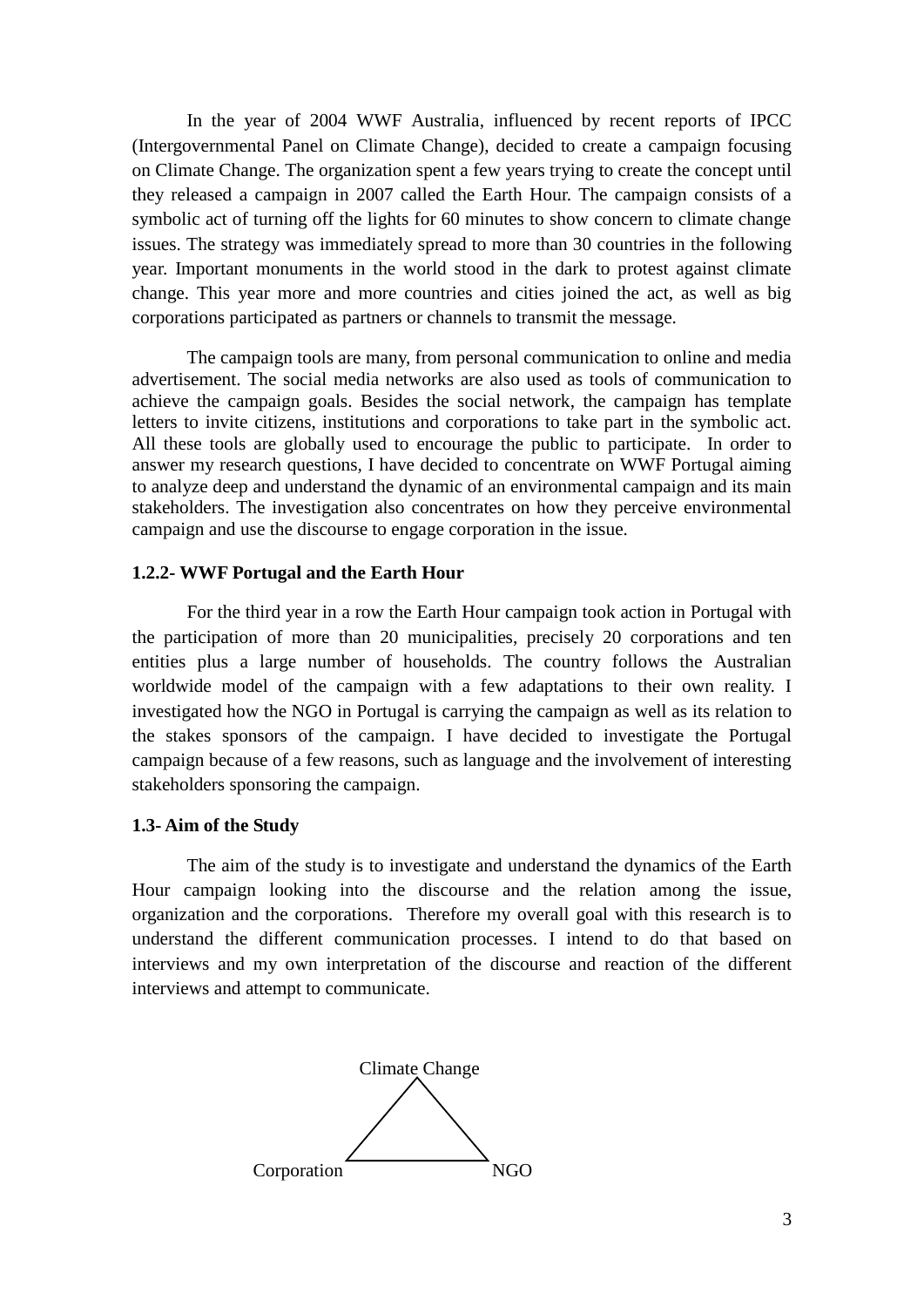## **1.4- Research questions**

As a new researcher I was naive and took the research field for granted. I did not consider the strategic actors and their self interests. I have prepared my research questions in advance but did not consider that I would face barriers along the way. Despite the obstacles I have decided to keep my primarily research questions. They are:

What are the objectives of the campaign?

 What are the communicative strategies used in the campaign? Are they fulfilling the requirements of the Environmental Communication campaign concepts?

 Why did the organization decide to launch the campaign with these strategies? Why using public relation methods such as advertising? Does it work on their perception?

- What is the role of the corporations in the campaign?
- What is the role of the organization in the campaign?
- What is the relation between organization, corporation and the issue?

Through the process I have recognized that some of the questions above were the wrong ones. However if I had not raised them I would never know why or in which way they are or were wrong. Raising the wrong questions was time consuming but it also gave material to reflect upon.

## 2.Methods

*In this section I will describe the methods and methodology used to accomplish this research. The chapter will also describe the strength and weakness of each method used.*

\_\_\_\_\_\_\_\_\_\_\_\_\_\_\_\_\_\_\_\_\_\_\_\_\_\_\_\_\_\_\_\_\_\_\_\_\_\_\_\_\_\_\_\_\_\_\_\_\_\_\_\_\_\_\_\_\_\_\_\_\_\_\_\_\_\_\_\_\_\_

This research is in the form of qualitative analysis based on structured interviews, website analysis, my personal reflection and critical interpretation of the material gathered and the reaction of the stakes when questioned about the campaign. A qualitative research means "any type of research that produces findings not arrived at by statistical procedures or other means of quantification" (Strauss and Corbin 1998, p.10). Interpretation and reflection of the material means that I will use theories and my own pre knowledge to understand the data collected. As a new environment communicator researcher I tried to interpret the discourse of the stakes analyzing the written and spoken language as well as the reaction of the interviewees during the process. Even though I have tried to analyze the material with different perspectives I am aware that as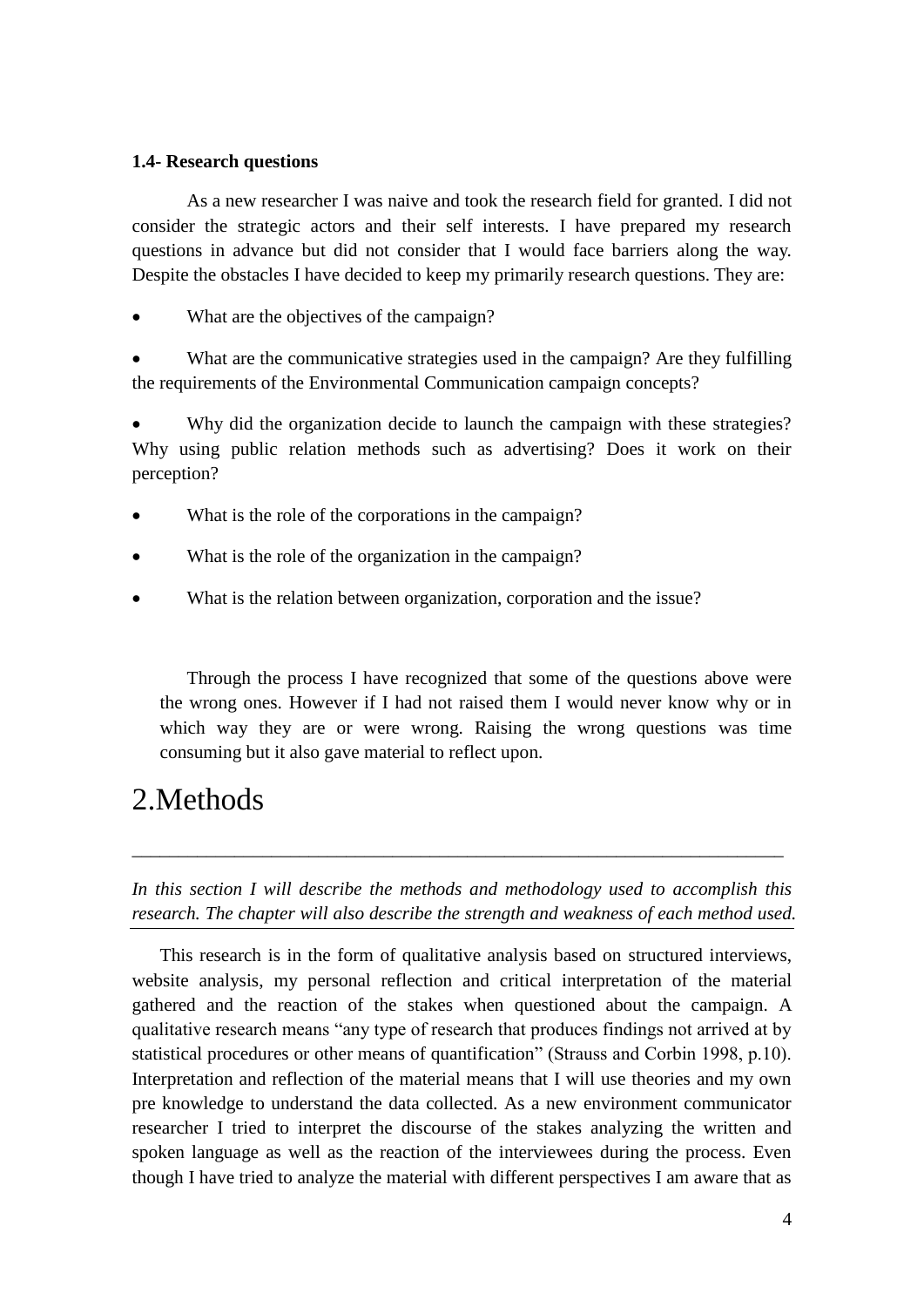every human being I am biased. Perspectives are ongoing and depend on time and social group that we are inserted in. They are point of views created by social interaction therefore my perspective will influence my perception of the situation. I had pre-ideas of how an environmental campaign should be framed. I also have a bias behavior toward the organization due to unexpected reaction they had towards me while contacting them for interviews. As I am aware of these constraints I will try to take the role of the other and make an effort to understand the stakeholders' perspective.

I have decided to write as a narrative and in the first person (I, me and myself) because during the process I have experienced unexpected obstacles which are important to the conclusion and the work process. As a social human being my interpretation depends on my social environment and my understanding and interpretations of symbols. Those symbols can be concrete and abstract but they are responsible for creating a reality and form society. My interpretations of those symbols will be described during my work and supported by a theoretical framework.

### **2.1-Interviews**

An interview is a conversation which can be formal or informal between two or more people. The interviewer asks questions to the interviewee in order to assess information about a subject. The interviews can be carried in several ways such as informal conversation, structured, semi-structured or open ended.

During the preparation process I decided to have semi-structured interviews which I consider a better way to collect data. But once I have started the research I had to conduct a structured interview due to several reasons. First, there was an eruption of a Volcano in Iceland which closed the airspace of a number of countries in Europe for over two weeks. As a result I was not able to fly from Sweden to Portugal. Alternatively I have decided to have phone interviews and keep the semi-structured interview method. However the stakeholders preferred to receive the questions through email which forced me to have structured questions. The weakness of having a structured interview is the possibility of reducing the chance of discovering something that you did not frame. Despite the disadvantages, the structured interviews are faster and easier to be analyzed. Considering the time constrains for doing the research and the time the organization had available, the structured interview was the preeminent option. In order to reduce the drawbacks of the structured interviews I have asked some of the questions in different ways and in different step of the interview. I felt that proceeding in this way I would get the answers from a different angle. After interviewing one person in the organization in Portugal I decided to contact the creator of the campaign in the Australian office. I had a feedback from the communication manager who sent me a soft document<sup>1</sup> (see appendix 2) about the history of the campaign including the transcript of the conversation and information about the relationship of the organization and the advertizing agency who created the concept of the Earth Hour.

1

 $<sup>1</sup>$  Online documents not available as physical file.</sup>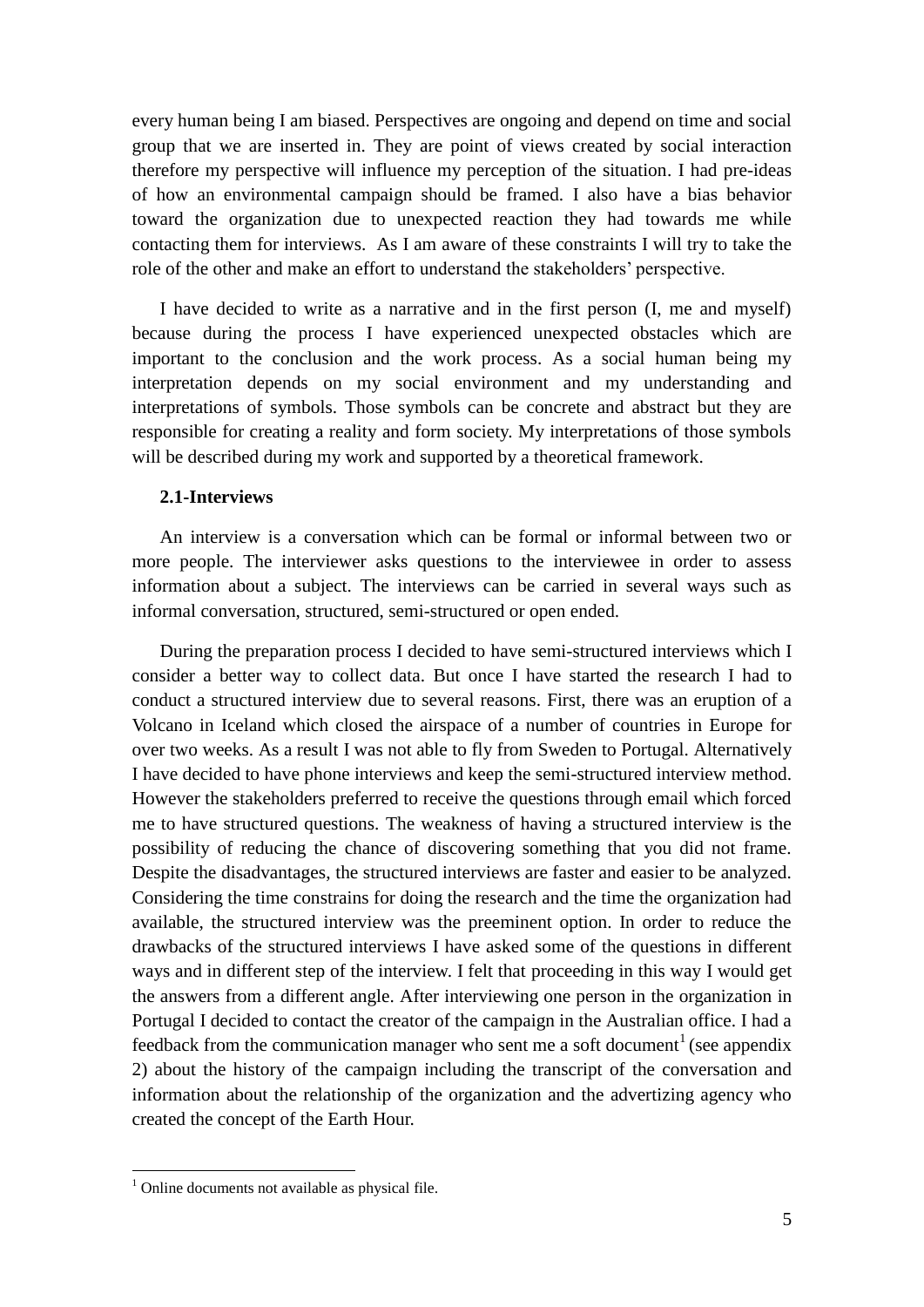The other stakes involved in the preparation of the campaign are big corporations. I have identified three important corporations in the process of creating the campaign. Two of them transnational companies which are already partners of the organization. They are Coca Cola and IKEA, the sponsors of the campaign. The other main partner is a national communication company called SIC. At the beginning they all agreed to be interviewed but during the process because of external factors as well as unknown reasons, they asked me to send the questions as a questionnaire, that is, they asked for structured questions. I sent them and suggested a follow-up interview after that. The three corporations had different reaction to the questions as I will describe with details in the following sections. This method has a number of limitations such as answer the question in a summarized way or opting not to answer. As all the other methods there are also advantages. The structured interviews are quickly conducted and the interviewee few more comfortable because they have the option of not answering the question. I have made three interviews with key personnel (see appendix 1) in order to collect information.

The major part of the literature used for the research is in English but some documents about practicalities of the campaign are in Portuguese as well as the interviews. There were a few limitations regarding the technical literature such as the lack of scientific material about the organization and environmental campaigns. In addition, there is the fact that environmental campaigns changes depending on time it occurs, aim and target.

### **2.3- Website analysis**

The website analysis is not a usual tool in research although it is getting more common nowadays. The analysis helped to assess the campaign strategy and the tools used to communicate. It also facilitated the assessment of different information which helped me prepare the interview questions. As stated in Wottrich and Sastararuji in Raditya, D (2009, p.20) "organizational documentation can be accessed publicly in form of annual reports, reports to shareholders, press releases, advertisements, company website, mission statements, and any other printed-form public relation materials." This method is easily carried out because it depends only on the website and a computer connected to the internet, but the websites can be changed by the host easily therefore the information can be taken or changed without any previous notice.

#### **2.4 – Methodology**

The work focuses on the process of the research. Hence I will use discourse analysis to look into and critically interpret the empirical data.

"Discourse analysis emphasizes the versions of the worlds, of society events and inner psychological world are produced in discourse". (Bryman 2008, p.500) It is about understanding and interpreting what is said, written or done. I will interpret the data always raising the question of what are the stakeholders" discourses and what they are doing, whether theory and practices match, how the discourse is constructed and what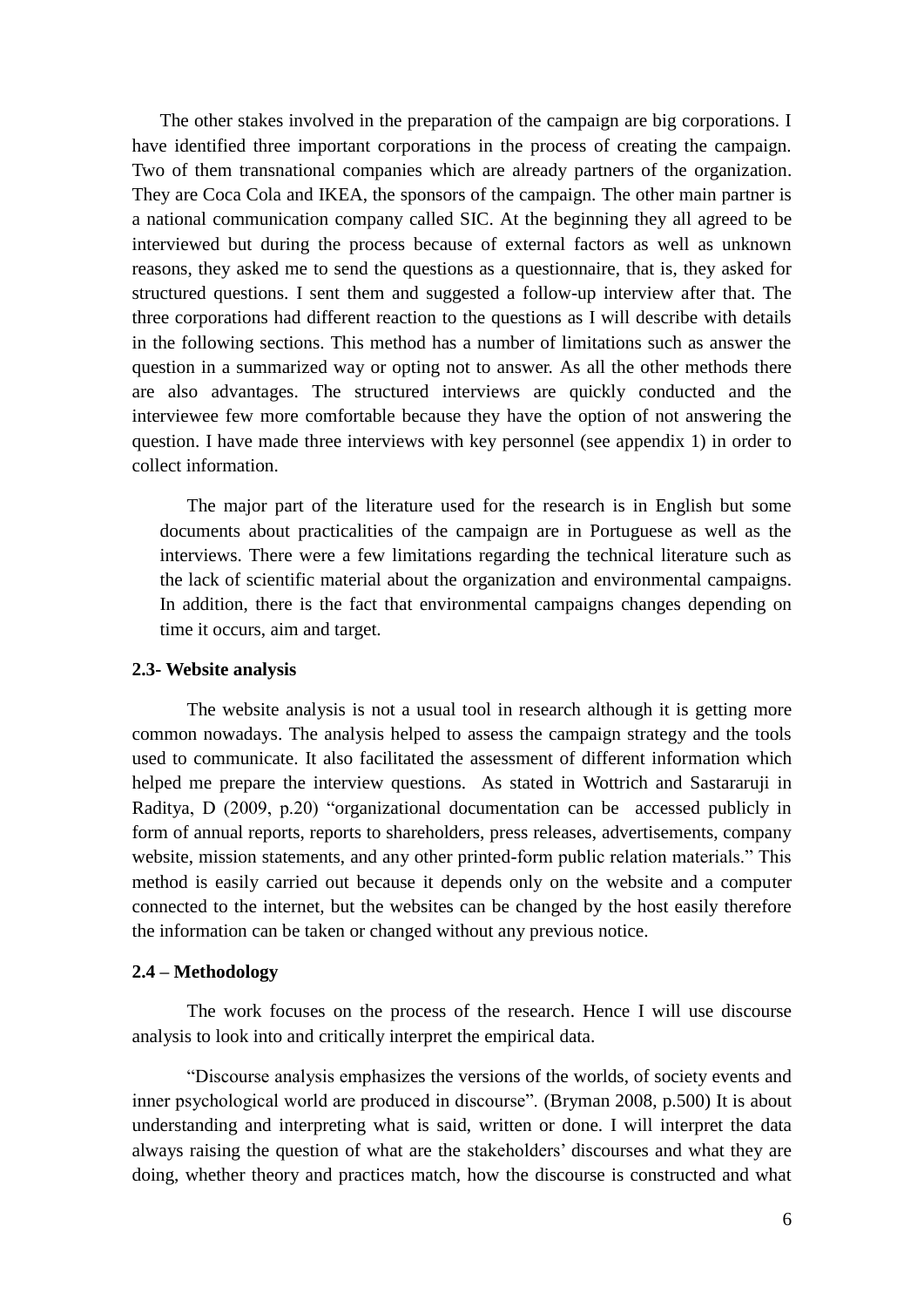the result is. The discourse will be analyzed according to the context of the stakeholders. However the analysis of the communication reflects my own view of the reality and as such it pays attention not only to the text, or actions, but also the silence or non responsiveness.

Discourse analysis can provide different perspectives which are an advantage of using the methodology. However taking different perspective into account brings a disadvantage. They do not provide a single right answer since it is a systematic approach.

The next chapter presents the theory which will frame the research and help answering the research questions.

## 3-Theoretical Framework

*This chapter is the foundation to understand and analyze the results of the data collected. I have divided the chapter in four parts (1) Communication theories, (2) Environmental communication, (3) Environmental communication and Public Relation, (4) Environmental communication and Green Marketing and (5) The history of the Environmental Movement*

\_\_\_\_\_\_\_\_\_\_\_\_\_\_\_\_\_\_\_\_\_\_\_\_\_\_\_\_\_\_\_\_\_\_\_\_\_\_\_\_\_\_\_\_\_\_\_\_\_\_\_\_\_\_\_\_\_\_\_\_\_\_\_\_\_\_\_\_\_\_

The theoretical framework provides the base for understanding the data. Thus this section presents the theory that framed my thoughts while interpreting the results. I have selected the following theories and concepts to frame the research and understand the empirical data are: (1) Robert  $Cox<sup>2</sup>$  and Nitzch's perspectives of Environmental communication, (2) Symbolic Interactionism theory, (3) Public Relations theory and (4) The history of the Environmental movement.

Robert Cox" perception of Environmental communication was published in a book written by him called Environmental Communication and the Public Sphere. The book gives an overview of what environmental communication is as a whole, along with some practical examples. This work helps to comprehend the requirements and dynamics of an advocacy campaign and green marketing among other concepts.

The Symbolic Interactionism theory frames the work since gives a wider view of communication, society and how symbols are used to communicate and construct the society perceptions. This theory is also important because it framed my learning process as an environmental communication student. Therefore the reflection and interpretation of the data is also constructed by the Symbolic Interactionism view. The Symbolic Interactionism School emphasizes on the communication in society through symbols therefore the understanding of a communication process. The symbols give meaning to reality, that is, they are the basic tools for individuals to understand the world. The

<sup>&</sup>lt;u>2</u><br>Robert Cox-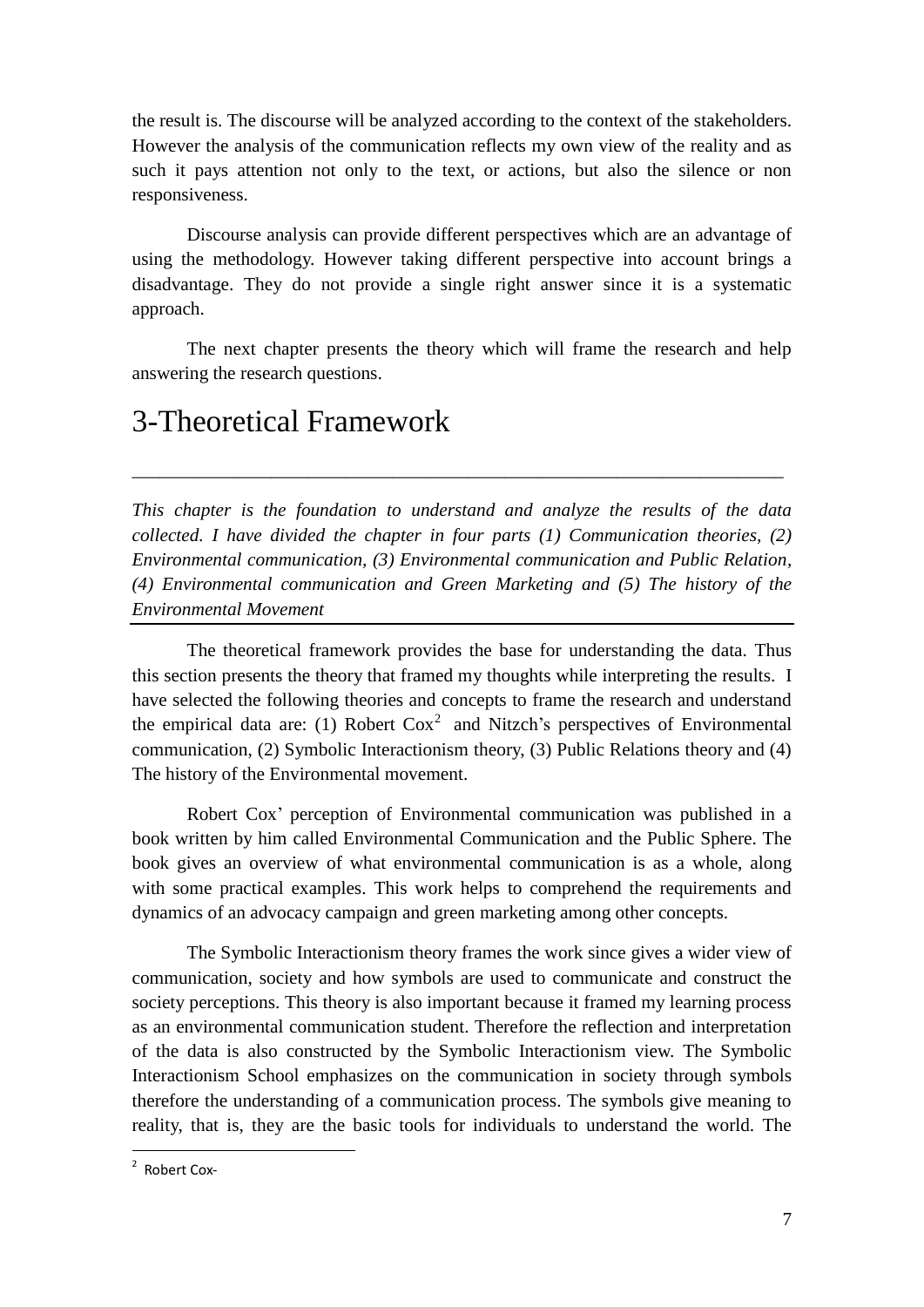symbols can be concrete or abstract, to define and classify them depend on the actors' perspectives of the social object he is acting toward. The definition of it depends on the individual perspective but also the interaction of the symbol itself. Therefore it is something that it is meaningful in the intersubjective communication.

The public relations theory outlined by the book "The effective public relations" facilitates the understanding of the dynamic of the environmental campaign analyzed by this work. The theory also helps to understand the connection between Environmental campaigns launched by environmental organizations and corporations. It was observed by me that methods used to create environmental campaigns are highly connected to public relations tools used by corporations to advertise their products or behavior.

The history of the environmental movement also frames this work in order to understand the role of the environmental NGOs, how they have changed and constructed their discourse through the years.

## **3.1-Communication**

"Communication is a reciprocal process of exchanging signals to inform, persuade, or instruct, based on shared meanings and conditioned by the communicators" relationship and the social context" ( Cutlip at al 2006, p.197). According to the Symbolic Interactionism perspective, we interpret the world around through symbols which are known and shared by our social group.

There are numbers of communication models created in order to understand the communication field; however the classical communication model by Shannon-Weaver has been adopted for decades. This classical model is usually described by the following diagram.

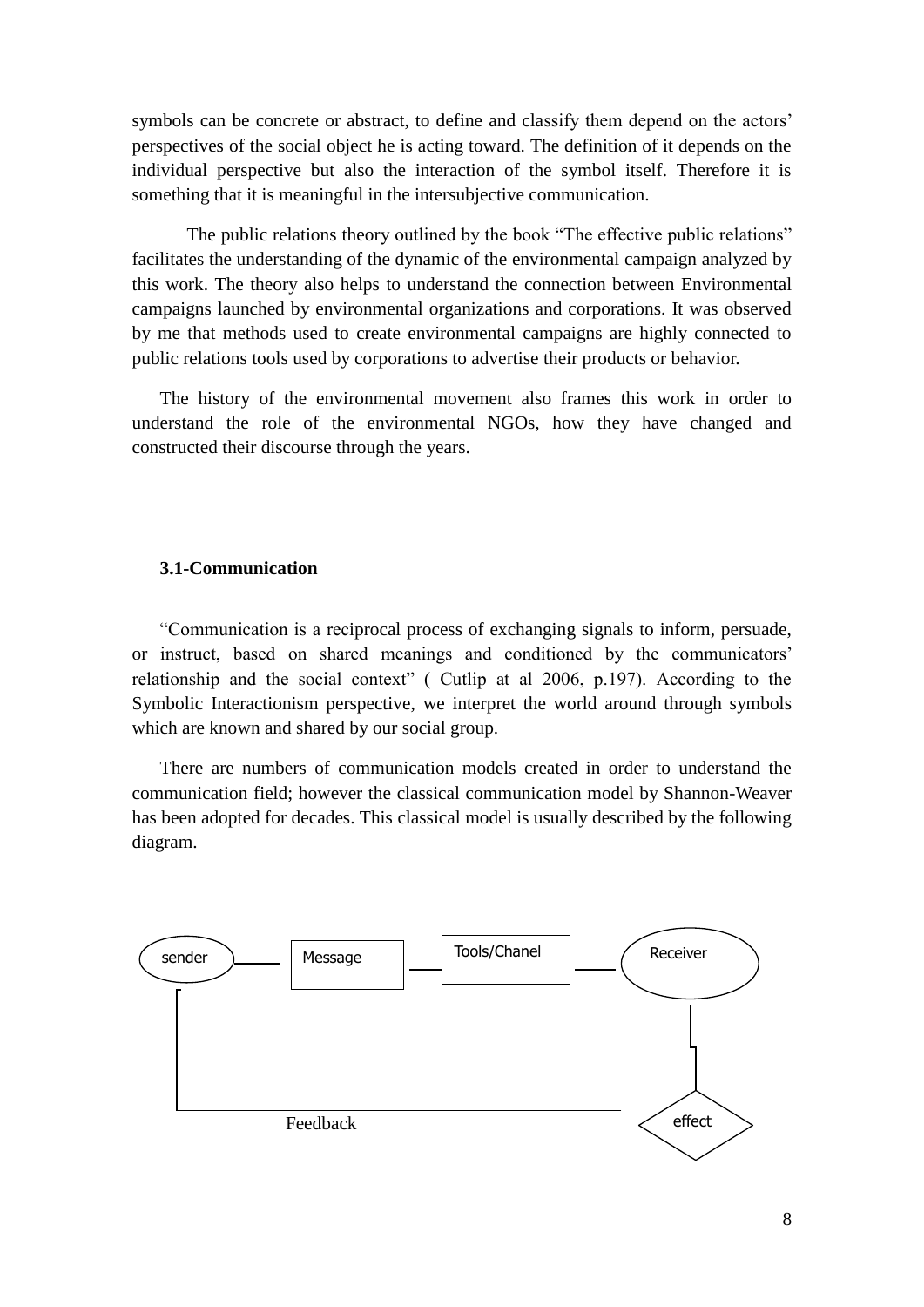The diagram shows how the sender sends a message and, by the feedback of the target, it is possible to know the effects of the communication process. This model describes the communication process as a simple transmission of information, emphasizing the role of the sender. The main point of this strategy is to persuade (for instance in advertising), the message being more important than the context of the receiver. The major weakness of this model is that it neglects external influences and the suggestion that the target is predictable.

### **3.2- Environmental Communication**

In the Art of Environmental Communication Nitzch defines Environmental Communication as a "planned activity, the purpose of which is to contribute to an improvement in resource conservation and environmentally sensitive practices within the society" (Nitzch 2000, p.222). As a new field of work there is still a lot to discover about it but Robert Cox in his book gives a good introduction to what Environmental communication is about. Robert Cox refers to environmental communication as a pragmatic and constitutive discipline. It is pragmatic because it deals with facts, educates, alerts, persuades, mobilizes and helps to solve environmental problems" (Cox 2006, p.12). Advocacy campaigns are examples of this pragmatism; through campaigns it is possible to draw attention to environmental problems or encourage participation. The constitutive part helps citizens to comprehend environmental issues as well as help to acquire knowledge. To Cox, Environmental Communication is always constitutive when you communicate environmental issues. The act might influence the beliefs and ideas of the target. "The study of environmental communication inquires into the dynamics of human communication-speech, art, symbols, street performances, media, and campaigns- that shape our understandings of nature and environmental problems. It also studies the occasions on which ordinary citizens, environmental groups, journalists, scientists, corporations and others seek to influence decisions affecting the environment"(Ibid., p.29).

### **3.3- Environmental advocacy campaign and Public Relation**

As reported by Cox 2006 environmental advocacy campaigns are one of the less developed fields of environmental communication. It seems after the book was published the number of advocacy campaigns has increased. Leading me to suspect that researchers might be more interested in understanding the social phenomena of an advocacy environmental campaign. At least I, as a new professional of environmental communication, have become fascinated about the subject.

In the words of Cox "Advocacy campaigns rely on communication to persuade key decision makers to act on certain objectives – from campaigns that mobilize the public to protect a wilderness area, halt a waste dump, or raise the fuel efficiency on cars and SUV"s, to corporate accountability campaigns to persuade business to abide by strict environmental standards" (Cox 2006:9). James Cantrill (1993) in Cox (2006,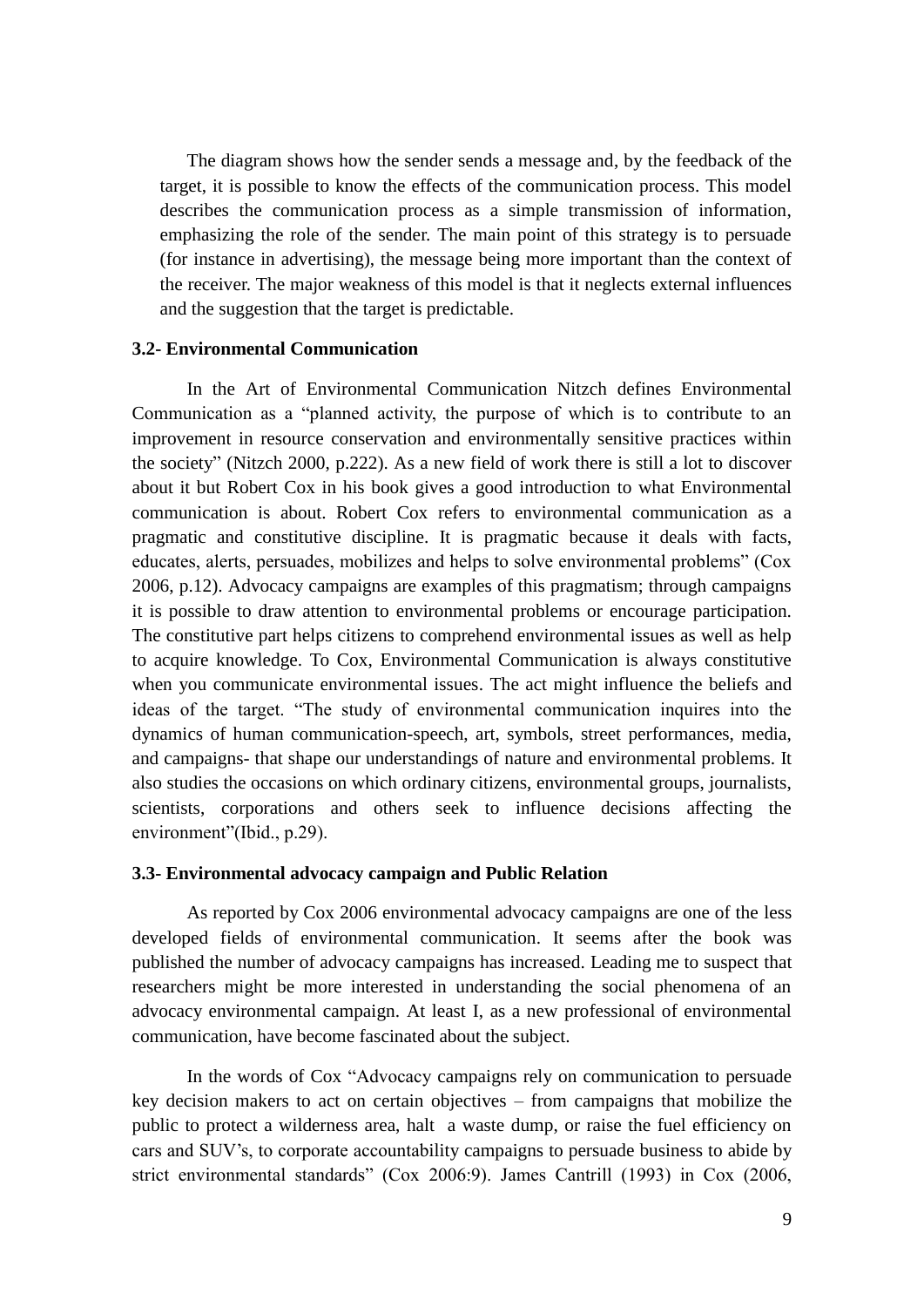p.245) describes an "environmental advocacy campaign as a kind of "symbolic discourse' aimed at supporting conservation and the preservation of finite resources".

Both definitions agree with the importance of the symbols. They are the ones that make people understand the message and take action. The idea of an advocacy campaign is not only to preserve the natural environment but also society. It can be aimed to call citizens" attention as well as to lobby in some policy changes. Campaigns rhetoric is about persuasion which can generate attitude change, behavior change or mobilize decision-makers. Environmental advocacy campaigns do not have formulae to be followed; it depends on the target, the issue and the objectives. But Rogers and Douglas Story (1987) in Cox 2006 "identified four features shared by communication campaigns and advocacy campaigns (1) a campaign is purposeful, (2) it is aimed at a large audience, (3) it has a more or less specifically definite time limit and (4) it involves an organized set of communication activities. (Cox2006, p.250).

Although "conventional" campaigns and advocacy have common points, it is important to be aware that, most commonly, advocacy campaigns focus on change of attitude and /or behavior by changing external conditions such as policies and nature or society. Public relations campaigns aim to change attitude and behavior mostly internally. Changes come from the inside to the outside.

In order to understand the difference between advocacy campaign and public relations, the concept must be properly defined. Public Relation is a management tool. It is "the art and science of building and maintaining relationships between organizations and their stakeholder publics." (Cutlip at al 2006, p.2). Public relations are derogatively defined as simply propaganda. But the concept is more than one way communication aiming to convince. It is also a "two way form of communication, exchange, reciprocity and mutual understanding" (Ibid. p.4). By looking at environmental campaigns nowadays it is possible to observe both sides of public relations in the construction of a campaign. The environmental campaigns are formed by a combination of concepts and theory in order to achieve the objectives. Organizations want publicity to attract citizens or policy makers for the cause. Advertising is a strategy used by public relation to control the message, where and when it is going to be used. Therefore environmental campaigns are using this strategy in order to achieve its goal, which is normally used to draw attention. Public relation tools can further be used to create knowledge as well to monitor the public perception of an issue. The use of symbols is important in this situation; it is through the symbols that the public relates to the issue. The slogans created in public relation campaigns use symbols such as images of the nature which are responsible for drawing society's attention to environmental or health problems.

The public relation theoretical model is based on the ecological concept of social system, that is, "public relations deal with interdependence of organizations and others in the environment" (Cutlip et all 2006:175). The social systems in which we live are interdependent of it, organizations and the public are interdependent and adaptable in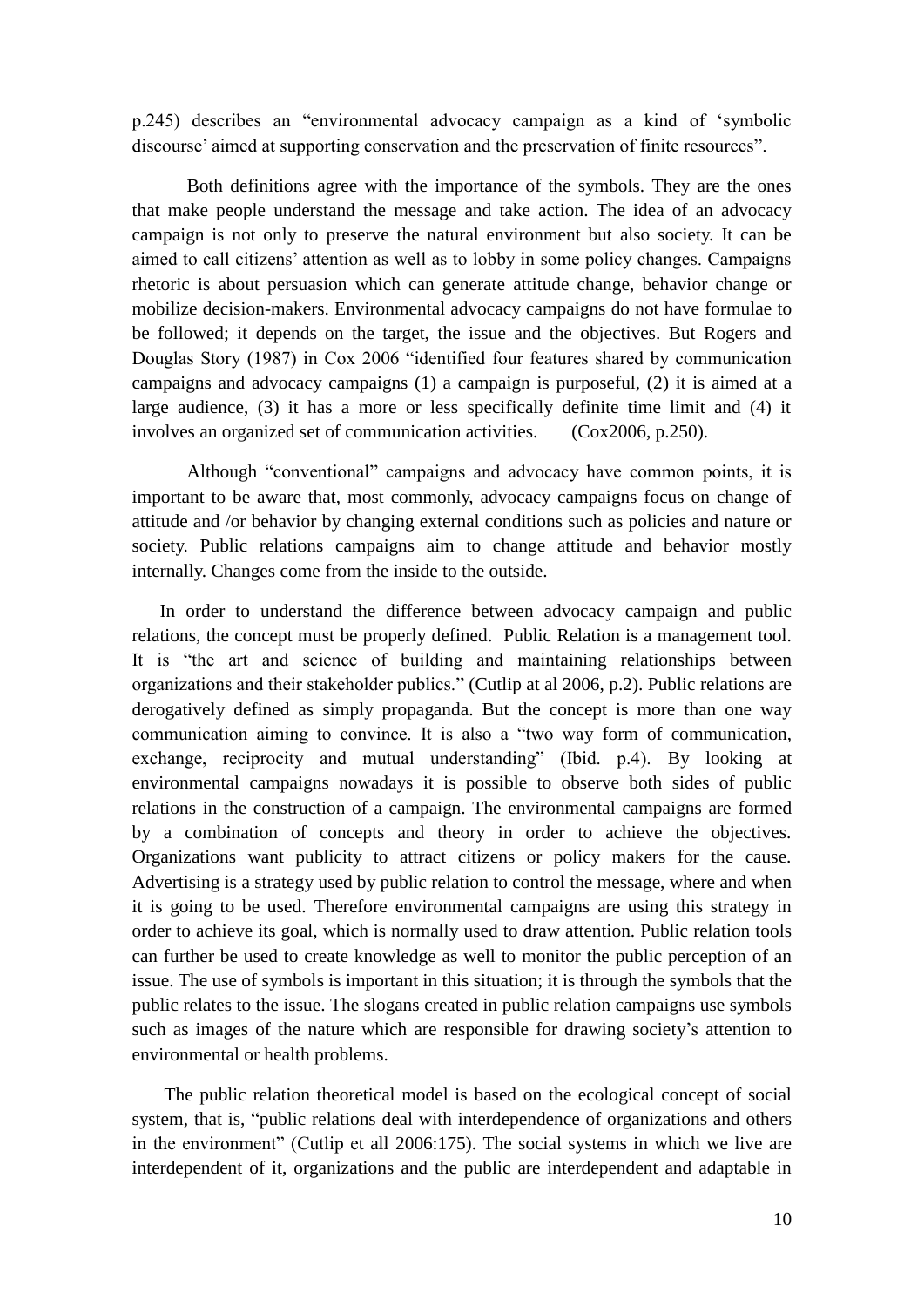order to keep their network. Public Relation as a tool helps the dynamics between organization and public happens. As suggested by Cutlip et all (2006) public relations would be a subsystem of the system which manages the relationship between organizations and stakes. This management tool is responsible to attract the stakeholders' attention and to influence them on behavior/attitude change.

In public relation the two models of communication used are the Shannon-Weaver, which is known as the classical model, and Schram's model. The Schram's model of communication is a "two way process model in which sender and receiver operate within the contexts of their respective frames of reference their relationship and the social situation" (Cutlip at all 2006, p.197). According to the same author mentioned before, the process of informing has four or five steps. It (1) attracts attention to the communication, (2) achieve acceptance of the message, (3) having it interpreted as intended and (4) getting the message stored for late use.(Ibid.). But when the process is more demanding the fifth step comes into play. This step is about "stimulating active learning and practice" (Ibid).

### **3.4- Environmental Communication and Green Marketing**

Robert Cox refers in his book to three different types of corporation environmental communication. "(1) The practice of 'green marketing', or the construction of an environmental identity for corporate products, images, and behaviors; (2) industry advocacy campaigns aimed at influencing environmental legislation, agency rules, and public opinion and (3) tactics to discredit or intimidate environmental critics" (Cox 2006, p.368). The green consumerism discourse is aimed to create a "green", environmental friendly image of the corporations. It makes the consumers believe they are protecting the planet. The drawback of the green marketing is when the discourse is part of public relation campaigns with the purpose to show that the corporation is green in order to have more economical advantages, such as increase the sales or reducing taxes.

"Green marketing is a term often used to refer to a corporation"s attempt to associate its products, services or identity with environmental values and images" (Cox 2006, p.373). Corporations use this strategy to enhance their image, repair or promote it. As society is getting more involved with Environmental issues, it is important for conglomerates to take care of their image, or manipulate the public perception of it. Nowadays corporations associate their images with environmental organizations, advocacy campaigns, or create slogans that make them appear as Eco-friendly. They usually associate their images with nature in order to create a new perception for the company. The images of nature associated to big corporations are the most used tool of advertising Eco-friendly campaigns or products. Julia Corbett (2002) in Cox (2006) classifies "the use of this technique as nature as backdrop". The green labels are also valuable tools in reaching consumers; it is known that more and more people, especially in Western countries look for Eco-friendly labeled products in order to act green. "Roper's green Gauge poll shows a growing tendency towards 'pro-cotting' buying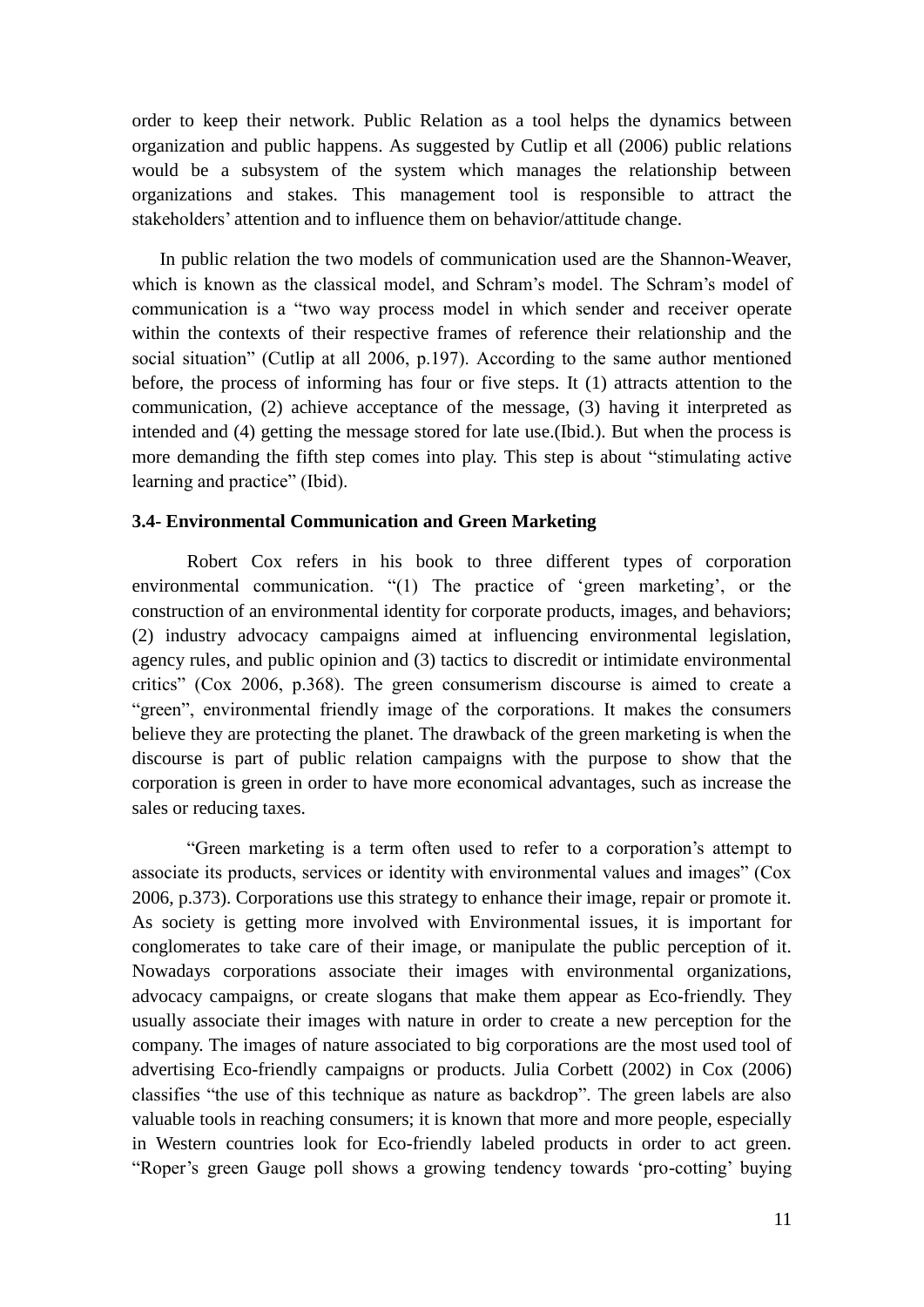products from companies perceive as having good environmental track records".(Cox 2006,p.375)

To have a good image, or positive response from the citizens, public relations of corporations are becoming greener. The environmental social responsibility for their image of a corporation is as important as the products. The use of green image to manipulate consumers and sensitize, without being really involved with environmental issues is a strategy known as green washing. However not every strategy to make the company greener is green washing. Cox argues that it is difficult to know if the company is green washing therefore he suggests the public to use NGOs and networks as facilitators to help the citizens to identify the discourse behind the green attitude of the companies.

### **3.5- The History of the Environmental Movement**

The environmental movement arouse during the 60"s from a techno-scientific to a more popular dimension. Rachel Carson"s book the "silent spring" helped to raise and increase the discussion regarding environmental issues. Right from the beginning the discussions concentrated between scientists, chemical industries and governments. Communities affected by pollution started to discuss about air quality, water and soil. Society started to discuss the importance of a quality environment. Grass roots environmental organizations started to rise up and shape the concept of environmental issues. During the 70"s the environmental discourse became more political. For instance, it was the decade of the United Nations Stockholm conference to discuss the human environment. It is also the decade where scientists discussed the population growth. Civil society organizations had the radical conservationist and protection of nature discourse. The next decade is known as the engagement of the business in the green discourse. The companies have decided to join the sustainability discourse, just as well as the media decided to join the green movement in the 90"s. According to Hajer, M. the 90"s is "the age of ecological modernization which transformed perceptions of environmental problems". (1995, p.260) Meanwhile civil society organizations have changed from radical and conservationist views to partnership with corporations in environmental responsibility programs and campaigns.

Environmental perspectives are social constructed through time and influenced by society interaction with nature. The construction of the discourse has also changed through decade and it was responsible for changes in the policy level. The shift in the society way of thinking and policy is constructed through emblematic issues according to Hajer 1995. Those emblematic issues, for instance Climate Change nowadays help society discuss environmental issues and demand policies which favors the human environment.

The next chapter I will describe the information collected.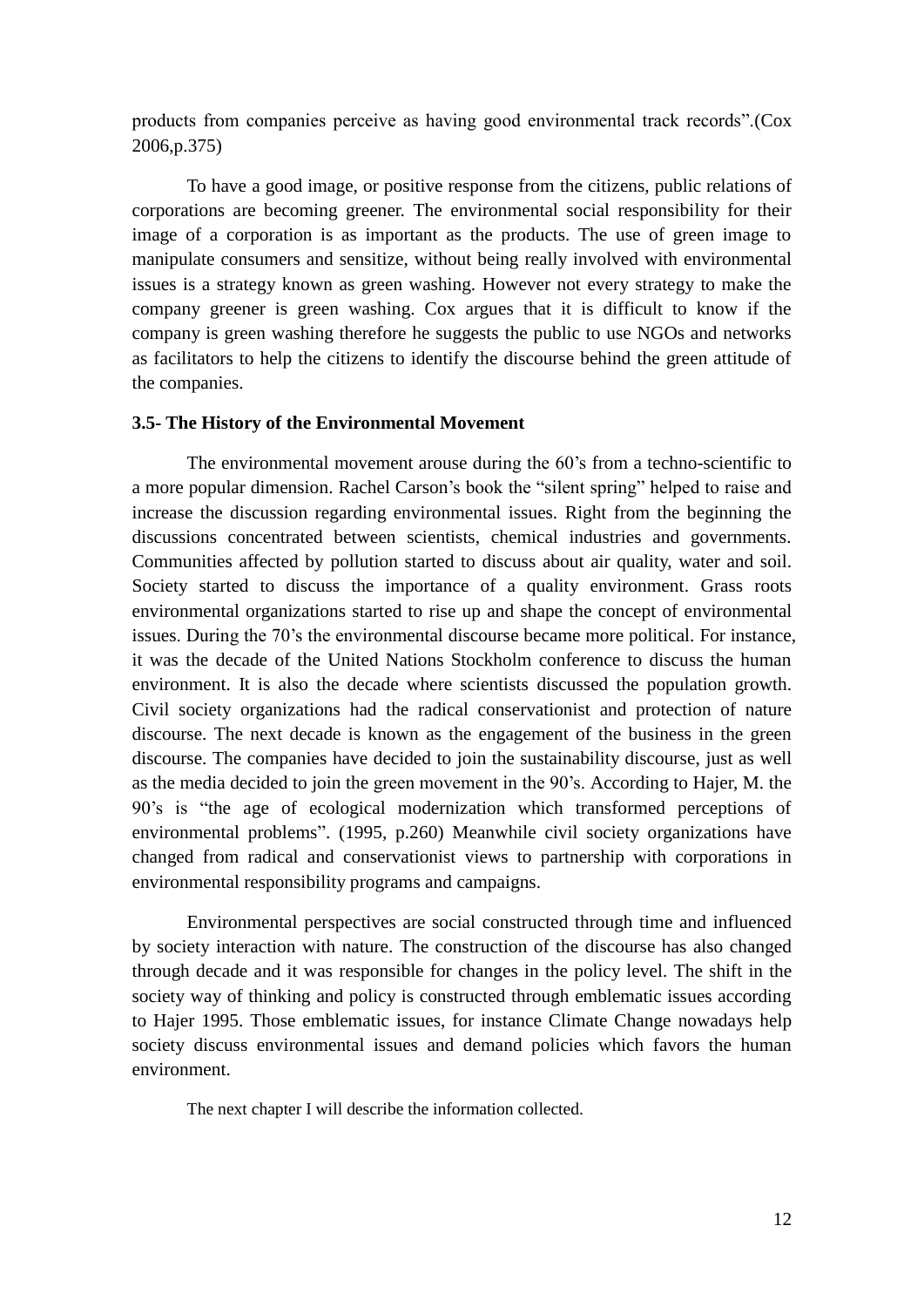## 4- Empirical Data

*In this section I will describe the data collected and the process of collecting it. This section is divided into the organization perspective (4.1), the corporations" perspective (4.2) and the process of making the research (4.3) which the reader will attest to be one of the most important parts of the data.* 

\_\_\_\_\_\_\_\_\_\_\_\_\_\_\_\_\_\_\_\_\_\_\_\_\_\_\_\_\_\_\_\_\_\_\_\_\_\_\_\_\_\_

### **4.1-The organization**

The creators of the campaign inspired by an initiative of saving power in Thailand in 2005 wanted to create positive campaign, with "*hope not despair*". They aimed to put the climate change issue on mainstream. An advertising agency was invited as a partner in order to create a name, label and strategy. According to the founders of the campaign *"the Earth Hour is an annual global initiative that encourages people and business in cities and town around the world to switch off power at the same time for one hour" (Global Team Creators-See appendix 2).* It is a way of making people reflect upon the issue

The campaign, besides calling attention to climate change issue, also aim to raise idea among different stakeholders that simple acts can help the planet. It is one of the most famous voluntary platforms to fight climate change according to WWF Portugal Communication assistant (See appendix 01). The organization does not focus on electricity conservation but wants sensitize Governments, Corporation and Citizens to climate change issues. The suggestion is to create a "*civil platform*" and a possible behavior change.

The strategy of the campaign was created by a Global team and followed by the offices all over the world. A few changes are done in order to adapt to Portugal reality and needs.

The campaign stakeholders are citizens, public institutions, and corporations and media companies. The organization acts proactive inviting the companies and media partners to participate in the campaign. They believe that the message which they are trying to spread is powerful and it goes with the company"s corporate environmental social responsibility strategies. The partnership between corporations and NGO is seen also as way to help business to reduce ecological footprint.

The companies which decide to participate in the campaign since the beginning, works as a tool to attract other companies to take part in the campaign. The organization highlighted several times that the companies participate on the campaign pro bono. The agreement is that the organization uses the industry name during the period of the campaign and the company should use the NGO slogan when communicating the Earth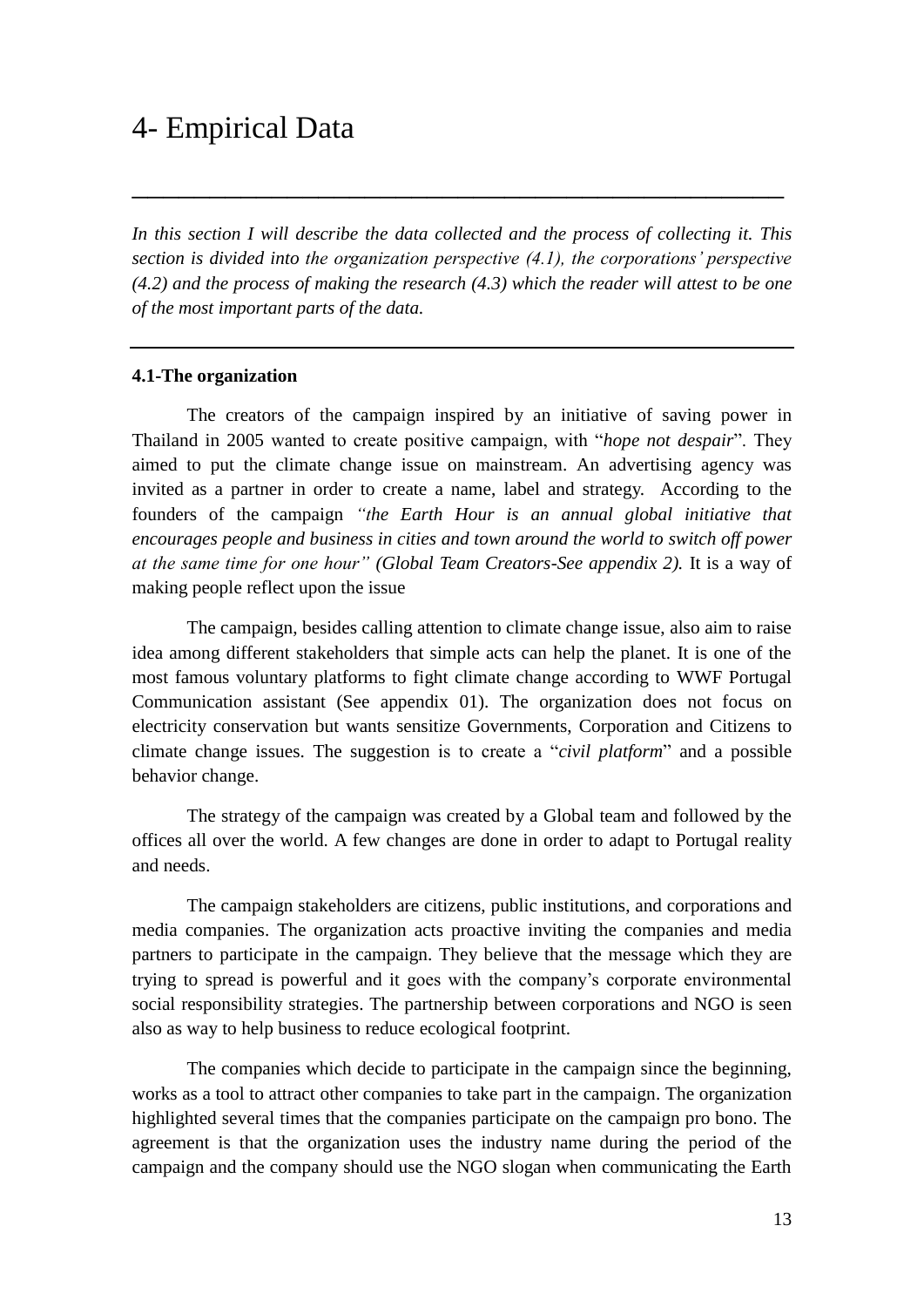Hour. In 2010 twenty companies were involved in the Earth Hour but the main sponsors and partners are two big transnational corporation. According to the organization conglomerates are important stakeholders to spread the message. They are actors capable to inspire social changes. In addition, the partnership might help building a model that is financially good and does not affect the environment.

To reach the citizens the organizations use different channels, such as, advertisements in the media (radio, TV, billboard), employ famous people to advertise the cause and online approach on the organization website and social medias.

I have asked the organization if they could classify if the Earth Hour is an environmental advocacy campaign or a Public Relation Campaign. *I* also asked why the use of Public Relation Strategy*?* They answered*: "It has the objective to alert. The use of Public Relation is a way of getting attention from the mass."(Appendix 01)*

To reach the citizens the municipalities and governments institutions were partners in turning off the lights of important monuments. The media partners were responsible for advertising. Besides the main corporations and media partners the campaign has secondary stakeholders such as restaurants, hotels and websites. All of them turn off the lights or reduce the use during the Earth Hour.

The tools to measure the effectiveness were: the social media where they count how many people are participating in the online community and the Intranet where each country registers a number of city participating.

The organization has three different approaches to discuss the climate change issue. Not all of them involve the Earth Hour. There are different strategies which target different stakeholders. For instance, The Climate Savers which is a partnership with the corporations, the Earth Hour a strategy to reach civil society with a partnership with corporations and Lobbying and partnership with influent decision-makers.

### **4.2- The corporations**

All companies recognize that the campaign is a symbolic act to sensitize. Coca Cola one of the main sponsors contributed on turning off the lights of two important advertising signs in the country and sent emails to employees and collaborators. The other stakeholder, a media group, has used radio stations, TV channels, newspaper and website to spread the message. In summary they have given the organization a space in their business. To the transnational company which is involved in different activities with the organization they see themselves as agents to social change (See appendix 01-Tabela 1.1)

Coca Cola works as a partner and sponsor of the organization worldwide and the Earth Hour is one of the strategies they participate. The media partner is a national communication company which was approached by the organization in order to be one of the channels of the campaign.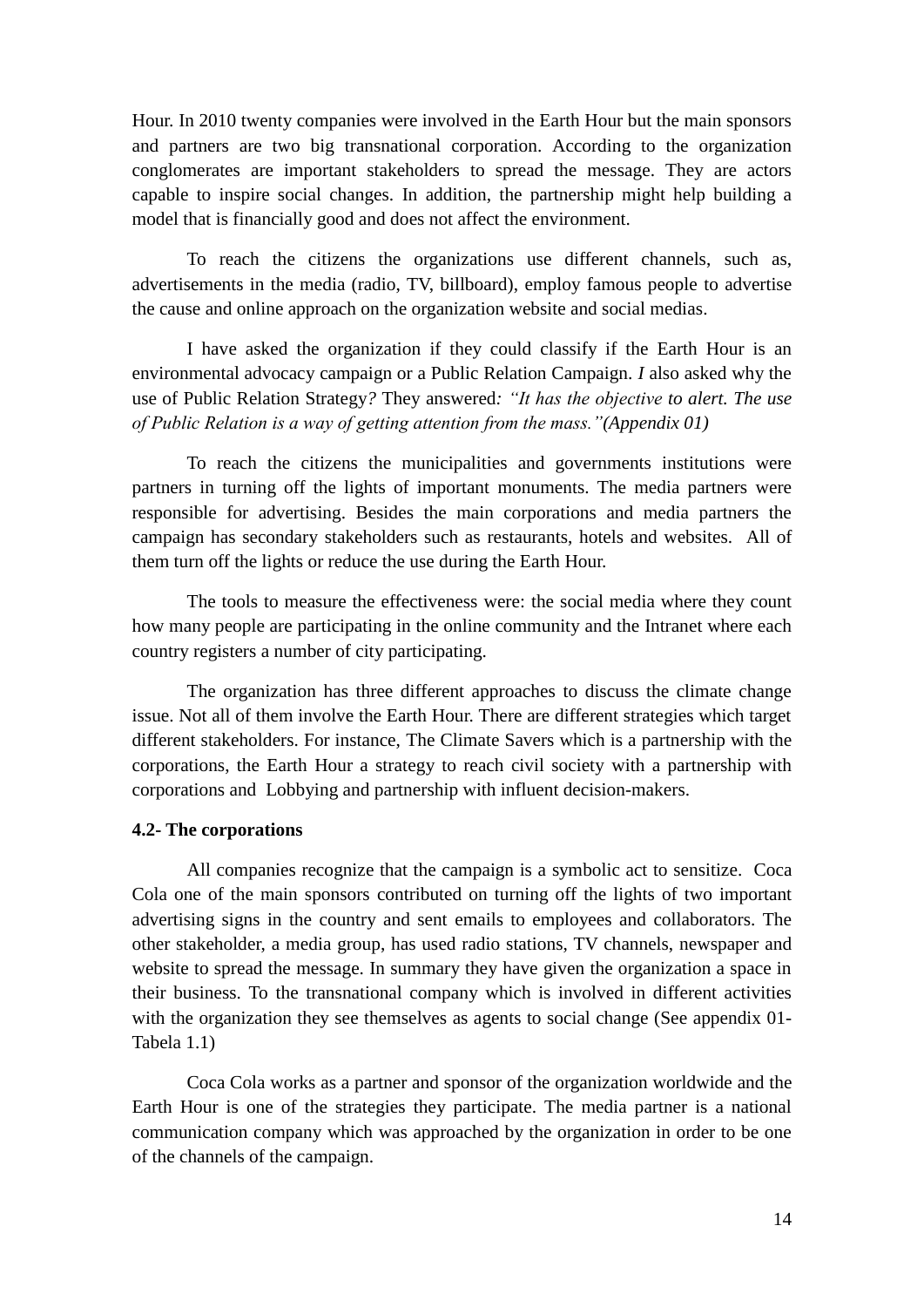The companies participate in the campaign because it is an initiative that fulfills their corporate social responsibility strategies. They believe they are a channel to reach the public and sensitize the society to have a more sustainable behavior. The company which the activities affects directly the natural resources, had a better prepared discourse on the environment. They have a goal to reduce their carbon footprint and also participate along with WWF in water conservation projects.

### **4.3- The process**

Since the first contact the organization agreed on collaborating with the study but as soon as I started the research I did not have the same response. Even though the organization was open to collaborate it was hard to get different perspectives of the campaign because I was allowed to talk with one responsible person only, the communication manager. Another obstacle is the structure of the organization which is organized in a hierarchical manner. Therefore the information should be checked before given to me.

The other three stakeholders agreed in answering the questions but due to the volcano eruption the European air space was closed for over two weeks and I could not fly to Lisbon. Thus I have suggested a phone interview with them. However they required a written structured interview through email or fax. Not satisfied with the decision I agreed with them but I suggested having a follow up after the questions were answered. The media group, SIC refused to have the small conversation because they believed that all the necessary information was answered in the email. The beverage company agreed with all the steps although it took them a while to reply my contacts. The third company, IKEA did not answer the written questions neither the interview request. They only gave little information about their social responsibility activities. Throughout the several attempts to communicate with the corporations and organization I have questioned myself why I had this kind of response from them. With all these constraints I have decided to proceed with the research. In addition I have decided to ask other big NGO"s what they think about the campaign as well as the partnership of the NGO and business. I also wanted to know if they had the same perception I had from the organization. Surprisingly, none of them were willing to talk about neither the campaign nor the relation of the organization and corporation.

In the next chapter I will combine the empirical data and the theoretical framework to analyze and interpret the data collected.

## 5- Analysis

*The chapter will combine the theoretical framework and the empirical data in order to answer the research questions.*

*\_\_\_\_\_\_\_\_\_\_\_\_\_\_\_\_\_\_\_\_\_\_\_\_\_\_\_\_\_\_\_\_\_\_\_\_\_\_\_\_\_\_\_\_\_\_\_\_\_\_\_\_\_\_\_\_\_\_\_\_\_\_\_\_\_\_\_\_\_\_\_\_\_\_\_*

\_\_\_\_\_\_\_\_\_\_\_\_\_\_\_\_\_\_\_\_\_\_\_\_\_\_\_\_\_\_\_\_\_\_\_\_\_\_\_\_\_\_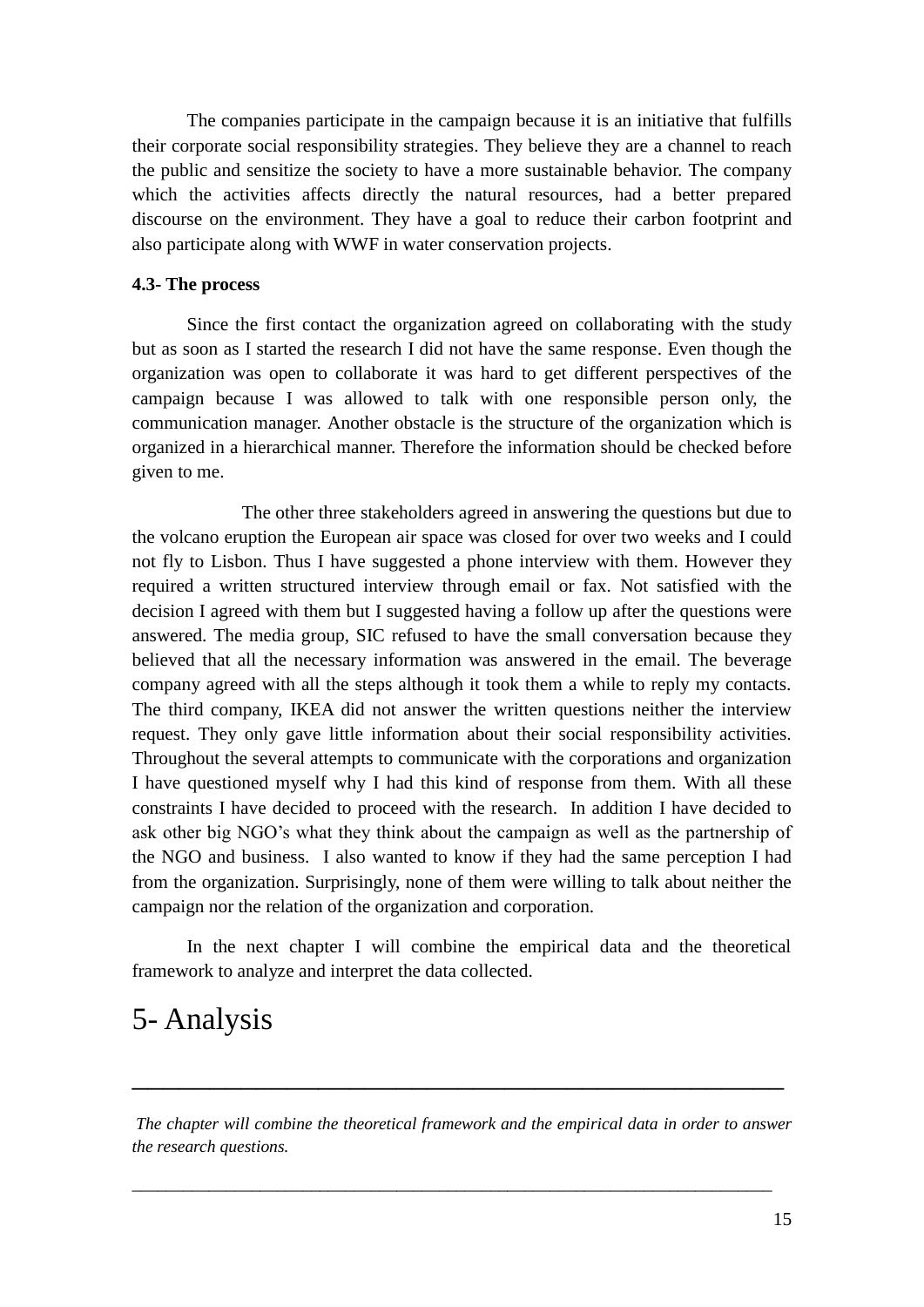### **5.1- The Campaign**

There are two discourses to the objective of the campaign. Sometimes it is defined as a strategy to alert, other times is defined as a strategy to alert and create knowledge. However a strategy to raise knowledge should be different from the ones to alert. In order to alert it is important to be pragmatic. And if wanted to raise knowledge the strategy should be constitutive. In my point of view the Earth Hour campaign can be pragmatic but little constitutive. The strategies used are similar to public relation campaigns which aim to attract attention or sell a product but not raise knowledge regarding environmental issue. Reflecting upon this observation I questioned myself if the aim of the organization is to alert society about climate change or to call attention to the NGO"s causes. I am not judging whether it is right or wrong. I simply want to show different perspectives. Public Relations tools may be suitable if wanted to call attention, convince or change internal conditions. It focus on the individual "the external environment acts as a stimulus: the person first respond internally; the person responds externally after having that internal response" (Cox 2006, p. 39). In other words the campaign would force the individual change their habits temporarily or for a longer term. It will depend on how those individuals of that social group interpret the symbols. However, if the goal of the campaign is to change policy or society, that is, if wanted to change external conditions a strategy to educate and encourage people to be proactive is required. It is also required a change of perspective of the social group. Perspective "is not an internal trait but something belonging to arising in, shared in, and changing in social interaction"(ibid) In summary to communicate environment issues it is required different strategies in order to change the individual internally (attitude/behavior) and externally (society and policies).

On my research questions I also raised the question if the campaign full fills the environmental communication requirements. This question opens to a reflection regarding the role and importance of an democratic communication regarding environmental issues.

### **5.2- Corporations and Organization**

The partnership between corporations and the organization also make me reflect what their goals are in relation to the issue, campaign and partnership. The organization discourse regarding the companies is that they are a channel to spread the message and partners in turning the society more sustainable. To the corporations take part in the campaign goes according to their corporate environmental responsibility strategy. For corporations and organization the campaign and the partnership was successful and adequate. As reported by the stakeholders, the partnership between them is successful. Consequently I reflect whether theory and practice matches and if the partnership between these stakeholders can add to a sustainable society. Doubtless that every kind of partnership with a good intention is important for a sustainable society. On the other hand this kind of partnership may put in check the role of civil society organizations as well as the environmental movement. Cox (2006) suggests citizens to use NGOs and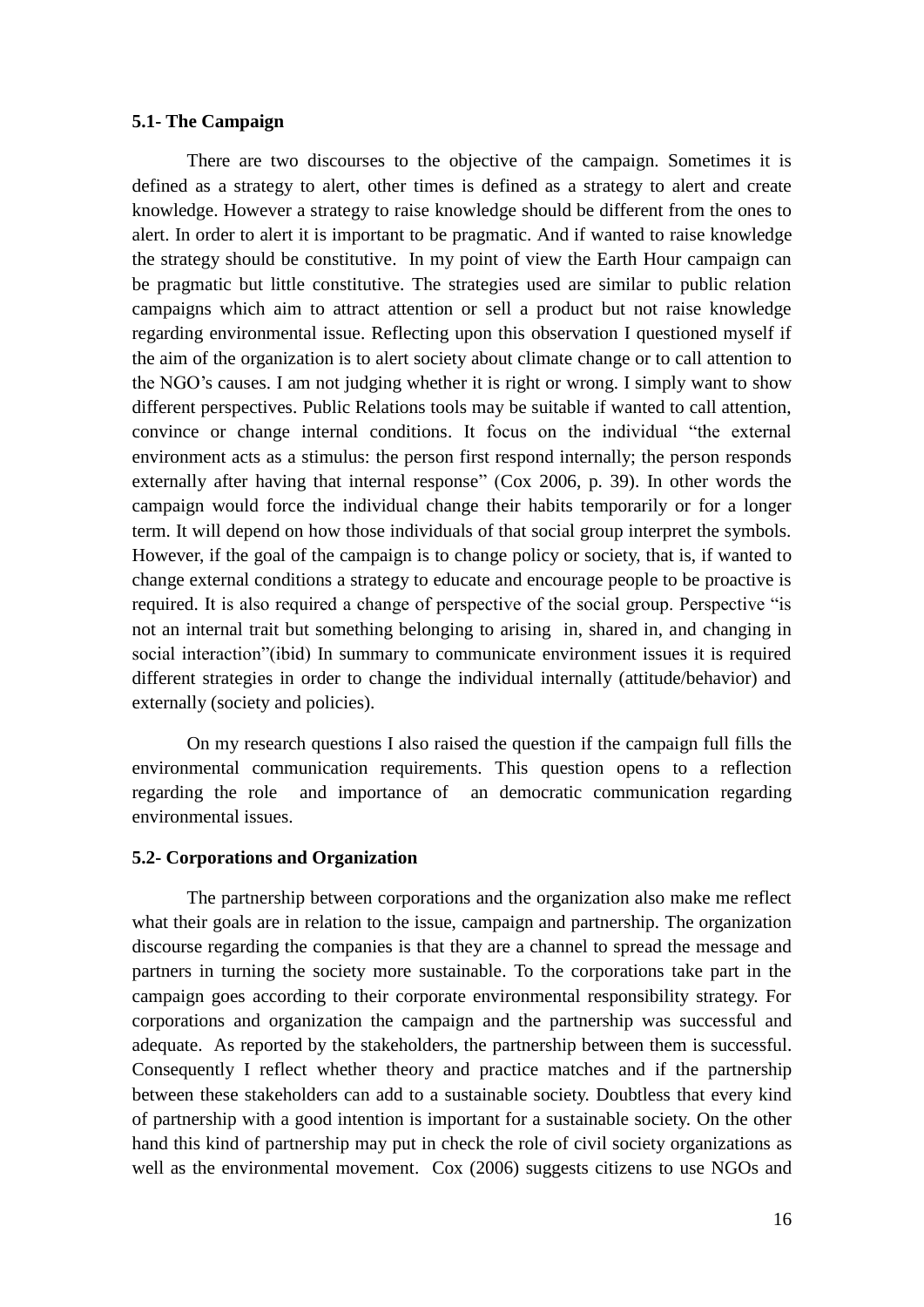network in order to identify if the company is green washing. However it is getting harder to discover since nowadays more and more NGOs are becoming partners of corporations. For instance, on the interview the organization repeatedly states that the companies which took part in the Earth Hour campaign did it with no financial help, that is, they use their time and tools pro bono (to see interview- appendix01). But according to WWF 2009 annual report (page 32), WWF international received 14,292CHF<sup>3</sup> and WWF network received 51,913 (EUR'000) as donation from corporations. This information shows contradictions in the discourse and the reports which put in check the credibility of partnership of the NGO and business.

The civil society organizations use their knowledge, credibility and slogan to advertize products or the green discourse of business. Certainly the partnership is really positive to the companies. It provides a good public relation strategy. It helps the business construct an environmental identity. On Cox words (2006) this kind of activity may be considered green washing. On the other hand, if the partnership is transparent the relation between those powerful stakeholders can be genuine and society can go toward sustainability with sustainable practices. But it is necessary that the main goal of the corporation shift from a profit oriented to sustainability oriented.

### **5.3- Issue**

The climate change issue became secondary in the campaign, the interest of the stakeholders are different. It seems that the issue became a frame to discuss other subjects or call attention to the organization original cause, fundraising or brand. Although I have identified the issue as secondary in the whole discourse, I interpret the use of climate change as a frame due to the value of an emblematic subject in the environmental discourse. As an emblem it engages the society in the environmental discourse as well as shift policies (Haje,M. 1995). Consequently the organization can use the issue to call attention to other causes, partnerships and even fundraising.

The NGO want to alert or create awareness but only with a symbolic act once a year which from my point of view is not possible. The strategy may alert but do not make people reflect on the issue. To the corporations the issue is an important way to show the society their environmental discourse. It shows that the company is engaged in corporate environmental responsibility practices.

Another perspective of this situation is the fact that climate change issues are complex and a single strategy would not be enough to create awareness therefore the campaign, plus corporate social responsibility practices are adding to the society awareness regarding the issue.

## **5.4- Process**

1

 $3$  1 CFH = 0,6514 EUR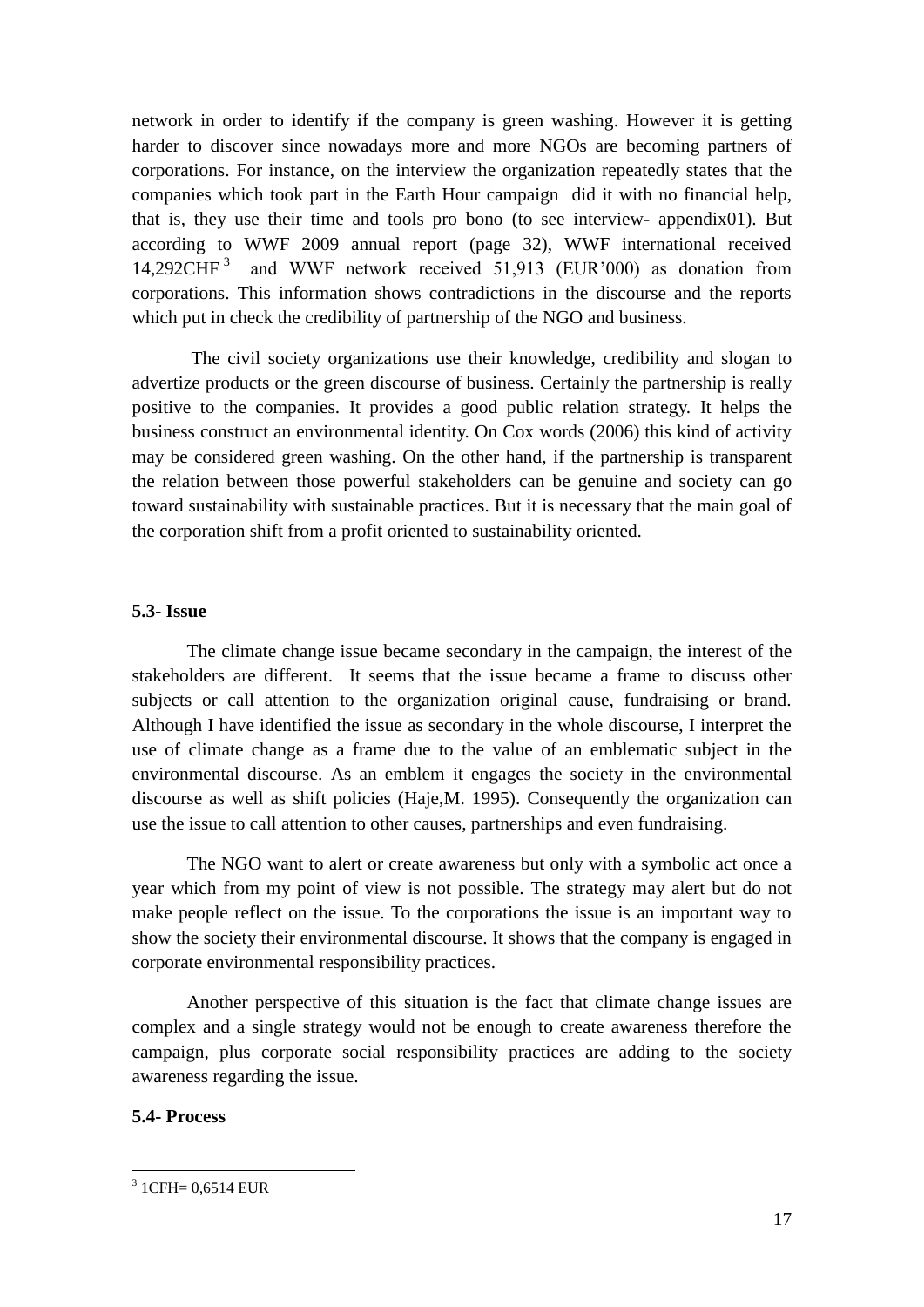I was an actor in the whole process therefore I cannot separate my bias view and my perceptions of the situation. I am not arguing if it was erroneous the reaction of the institution. I am aware of the bias of a research as well of the bias of my own perspective therefore I will try to take the role of the other and discuss different perspective of my research process.

The questions I have raised may not have been answered by the data due to different barriers. First, I may have taken the agenda and the policies of a civil society organization for granted. I did not consider that they may have had pre judgment about me. They may have considered me as another student asking question hence they decided they would not spend a lot of time with me. It comes to question the role of Environmental NGO's. From the 80's until the present, there is an "increasing on the fragmentation of the environmental movement into a cluster of specialized organizations with an increasingly problematic relationship to each other" (Jamison et al.1990p.11). The NGOs became structuralized as a company. The second barrier was my communication skills. It might have failed. I may have raised the wrong questions or approached the organization in the wrong way. Perhaps, there was a miscommunication, a lack of trust in the communicative act. Although I can see feasible reasons for the reaction of the organization, it comes to question why a civil society organization should not trust a citizen. According to a democratic perspective every citizen has the right to information and transparency from a civil society organization. I still recognize that my first approach should have been more personal, through a telephone call or face to face. I have contacted them through a written email. Therefore it can have been misinterpreted.

Misinterpretation can be the problem of my empirical data. I have had structured and written interviews therefore it is possible that I misinterpreted their intensions. When interpreting a text we put our own perspectives which can be different from the sender. But if the organization had a different communicative approach the possible misinterpretations would have been reduced. In summary I may have chosen the wrong approach and methods. But it is still legitimate to the research field. Only facing miscommunication or misinterpretation we can understand different perspectives. The results can also help them reflect on their external communication.

### **5.4.1- Roles**

In my view the way corporations and the organization behaved was a way to protect themselves. Two of those corporations have been target by bad publicity regarding environmental issues in the past. Hence it is understandable they preserve themselves. They may see a researcher as threaten. Their main goal is neither protects the environment nor sustainability. It is profit. Even though they state they are environmental responsible. However the civil society organization is a representative of the citizens for the reason that they should not feel threatened by a common citizen. They should behave as the facilitators for creating a "democratic arena", a "place" for an open communication. During the research I have questioned in what way could be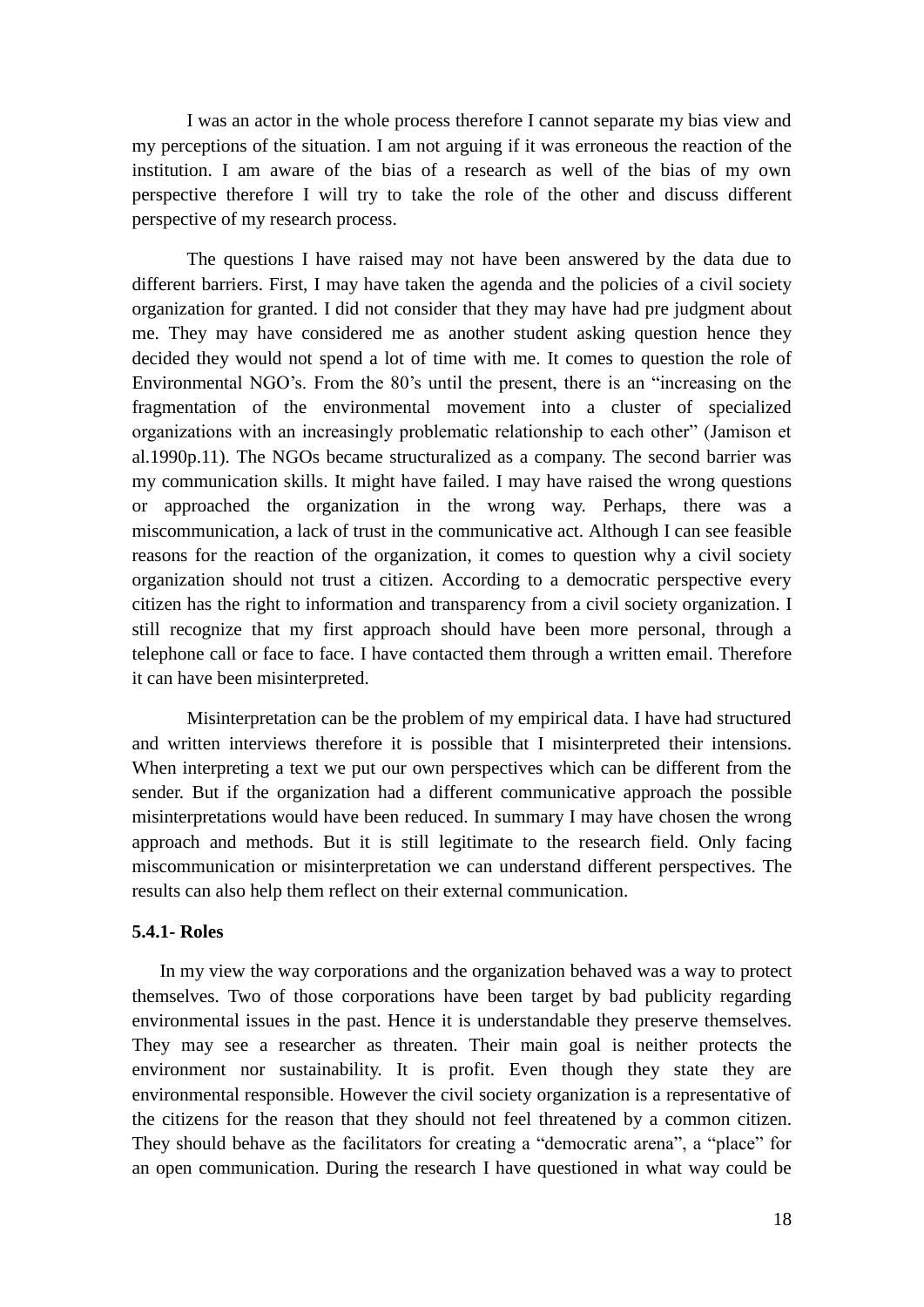different. It is also possible that we (organization and I) perceive communication in a different way. We interpret the symbols differently.

The role of a civil society organization has changed through time. The same NGO from the 60"s does not act in the same way because society has changed. We interpret symbols in a different way through the years. Environmental issues are social constructed and change through time as well as the role of a civil society organization. The values of the greens and the discourse have changed from the beginning of the environmental movement until now. In the beginning the discourse was conservationist and radical, currently the NGO"s work exactly like corporations with a hierarchical structure. The discourse has also changed to a sustainable development and it is more open to financial agreements with companies.

In the next chapter I will conclude the research and summarize my findings.

## 6 – Conclusion

*In this section I will conclude my work*

The campaign which was the main concern during the beginning of the research became just a frame to discuss different topics and perspectives. The work questioned if the campaign fulfill the environmental Communication requirements for an advocacy campaign. For this matter we could observe that although not a strategy focusing in environmental communication it is legitimate strategy to call attention.

*\_\_\_\_\_\_\_\_\_\_\_\_\_\_\_\_\_\_\_\_\_\_\_\_\_\_\_\_\_\_\_\_\_\_\_\_\_\_\_\_\_\_\_\_\_\_\_\_\_\_\_\_\_\_\_\_\_\_\_\_\_\_\_\_\_\_\_\_\_\_\_\_\_\_\_\_\_* 

 $\overline{\phantom{a}}$  , and the contract of the contract of the contract of the contract of the contract of the contract of the contract of the contract of the contract of the contract of the contract of the contract of the contrac

I have come across to a new role of the environmental movement where civil society organizations behave like corporations with structure and hierarchical power which made me see clearly that society changes along the time. The paper also highlights the close relationship between multinational corporations and the NGO"s. This behavior brings several advantages to the corporations' images as well to the company practices. However on the NGO perspective the partnership seems to help spreading the cause and turn environmental issues into a "brand". For both corporations and organization they believe they are able to lead social changes toward sustainability. (Interviewsappendices 01 and table1.1)

### **6.1- Perspectives:**

During the process of this research I have realized the importance of the trust in the communicative act. It is also clear that we are social human beings influenced by our social groups and interpret things in different ways. It is also important to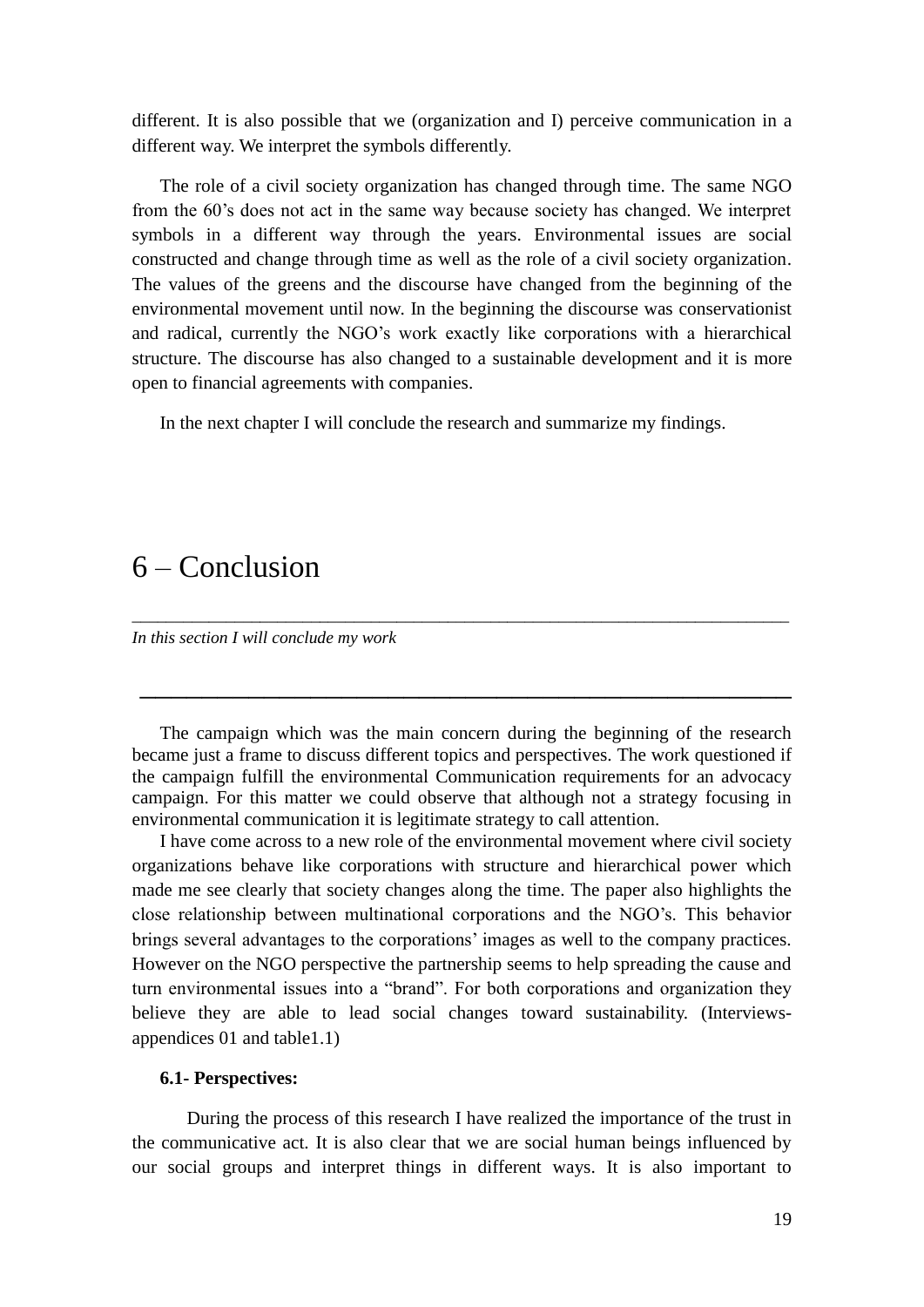emphasize that environmental issues and the role of the greens changed through time. A researcher should always try to take the role of the "other". Be prepared to the unexpected and be able understand different perspectives. However a civil society organization should be always open to a dialog with society.

Constrains faced on the process of the research made me reflect that it is important to concentrate on the research but also on the process of it. From my point of view, I have felt the necessity of listening to more people directly involved in the campaign therefore I believe the questions I have raised in the beginning of the research were partially answered. Even though, the questions were not completely answered during the research process, new different questions were raised and been answered.

With this work I have tried to present different point of views in order to make the reader decided which perspective full fill his reality or which perspective benefits the society.

To conclude I have to emphasize that the work has its weakness such limitations on the organization point of view. But it also has strengths. The different interpretations of problems enrich the work and the research field. It helps society reflect the importance of communication.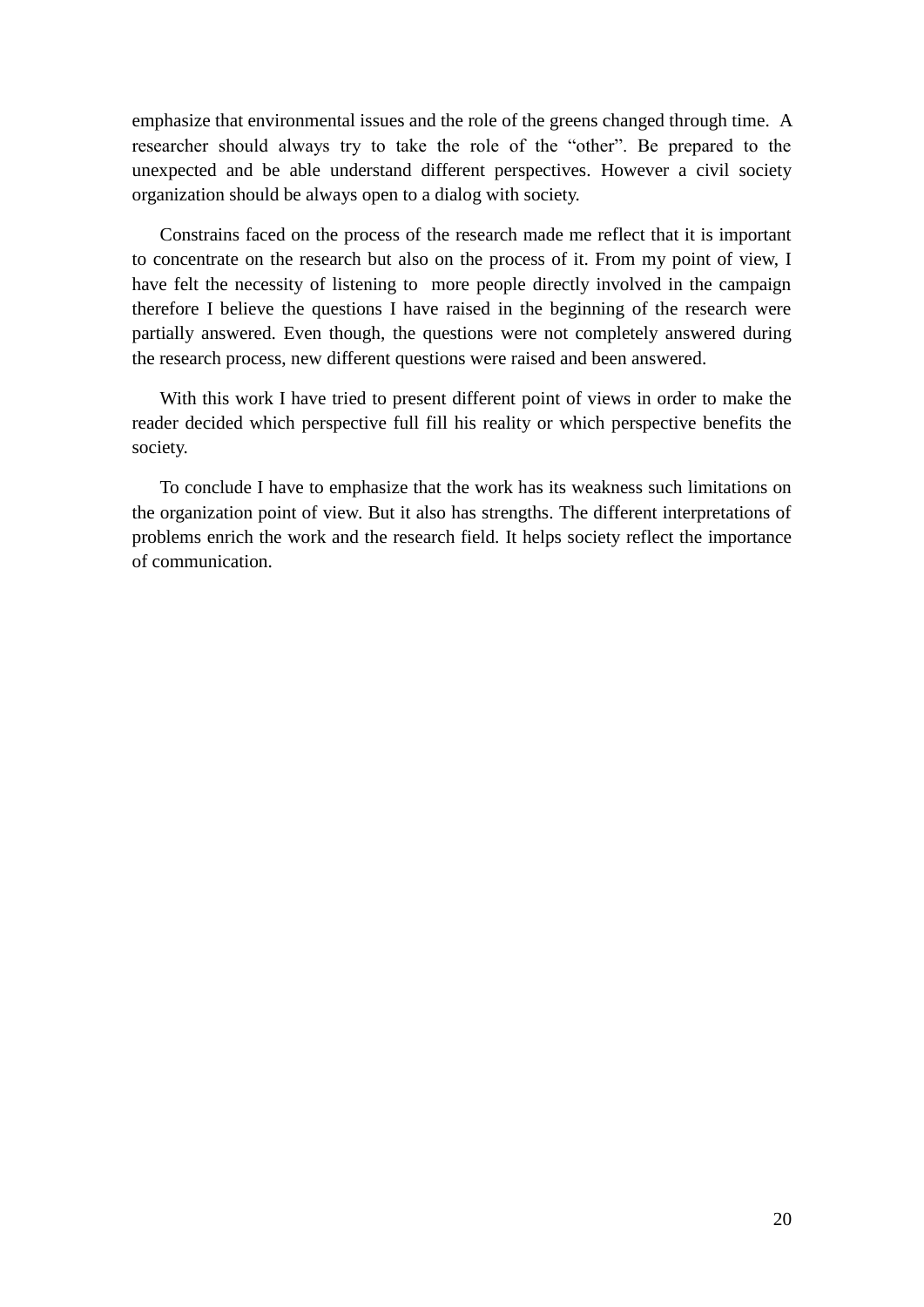## **7-References**:

1- Charon, J., 2007.Symbolic Interactionism –an introduction, an interpretation, integration.  $9<sup>th</sup>$  Ed. New Jersey: Prentice Hall.

2- Nitsch, Ulrich. "The Art of Environmental Communication." Knowing and Doing – on Knowledge and Action in Environmental Protection. Ed. Lars J. Lundgren. Stockholm: Swedish Environmental Protection Agency, 2000. 193-225.

3- Cox, Robert. 2006. Environmental Communication and the Public Sphere. Thousand Oaks, CA: Sage.

4- World Wide Fund. WWF's Mission, Guiding Principles and Goals. , [online]. Available at: [http://www.panda.org/mission\\_principles\\_goals.cfm](http://www.panda.org/mission_principles_goals.cfm) [accessed 29 March 2010]

5- Cutlip, Scott M., Center, Allen H., Broom, Glen M. 2006. Effective Public relation. 9<sup>th</sup>ed. Upper Saddle River, N.J.: Pearson Prentice Hall.

6- Boyce, T., Lewis J.2009.Climate Change and the Media. New York, NY: Peter Lang.

7- Bryman, A. 2008 Social Research Methods.3rd ed. New York, NY: Oxford University Press

8- Hajer, M. 1995. The politics of environmental discourse: ecological modernization and the policy process. New York, NY: Oxford University Press. 260-294.

9- Strauss, A., Corbin, J. 1998. Basics of Qualitative Research Technique and Procedures for developing Grounded Theory. $2<sup>nd</sup>$ . London: Sage

10- Raditya, D. 2009. Case studies of Corporate Social Responsibility (CSR) in forest products companies and customer"s perspectives. Master Thesis. Faculty of Forest Sciences, Department of Forest Products, SLU, Uppsala

11- Jamison et al. 1990. The making of the new environmental consciousness: a comparative study of the environmental movement in Sweden, Denmark and the Netherlands. Edinburgh University Press

12- WWF International - Annual Report 2009, [online].Available at: [http://assets.panda.org/downloads/wwf\\_int\\_ar\\_a4\\_di10\\_low\\_res.pdf](http://assets.panda.org/downloads/wwf_int_ar_a4_di10_low_res.pdf) [accessed 10 April 2010 ]

13- Earth Hour International Webpage. [online] Available at :<http://www.earthhour.org/> - [accessed 10 April 2010]

14- WWF Portugal – [online] Available at: <http://wwf.pt/> [accessed 29 March 2010]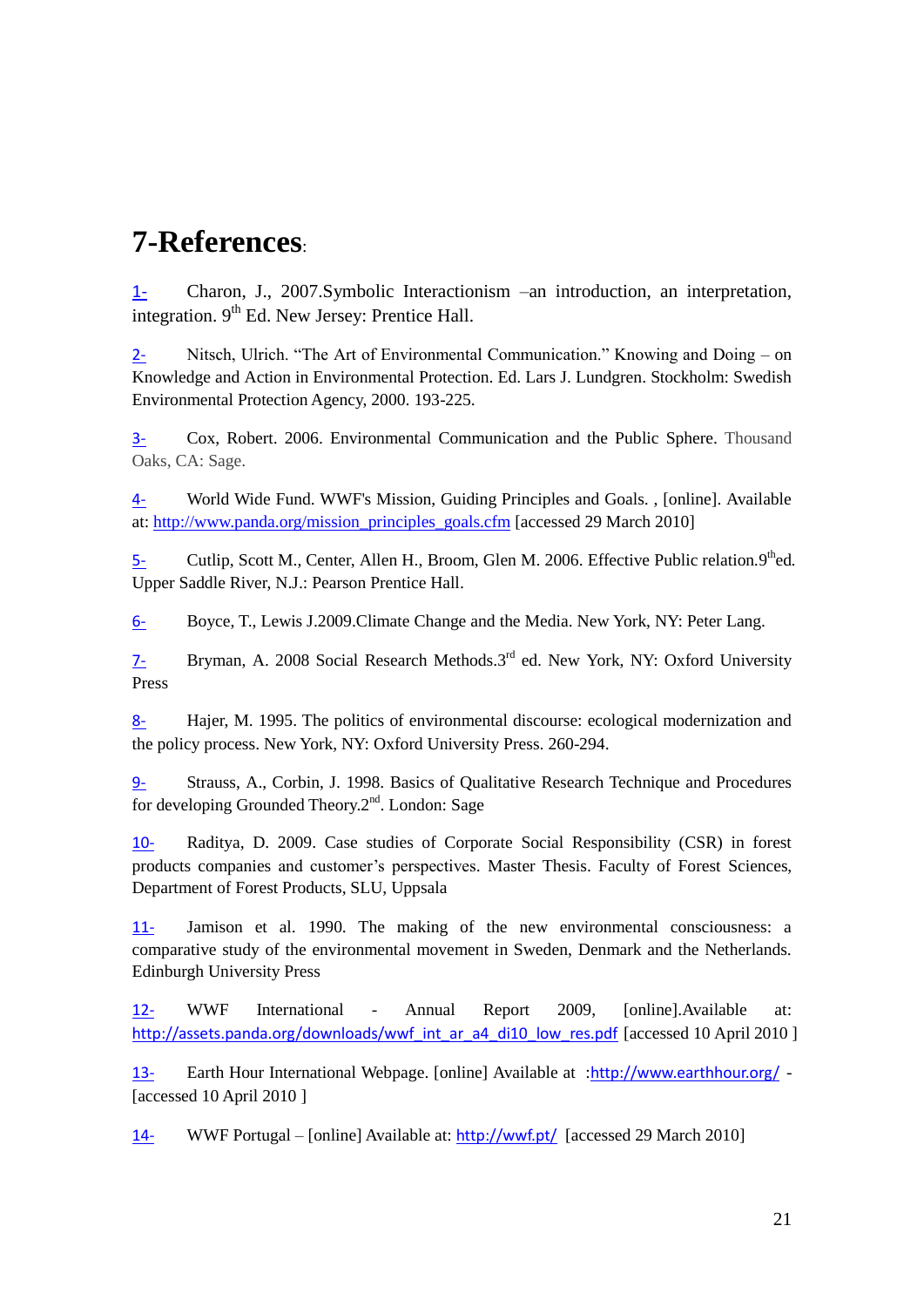## **Appendices:**

Appendix 01: Interviews:

- WWF The Communication Assistant
- Coca Cola Portugal –Beverage multinational corporation
- SIC- Media Partner

The interviews were originally done in Portuguese therefore this is a free translation.

- **I- WWF- full interview**
- **1- How did the Organization come up with the campaign concept? How was the creation process? Why the use of a symbolic act?**

A time to regenerate the Earth, draw attention to climate change issues and the urgency to have mitigation measures therefore WWF Australia came up with the Earth Hour. The campaign intended to be not only a reminder of climate change but also intended to create awareness within common citizens as well as corporations. The campaign aims to show that simple actions can help restore the Planet and preserve.

The campaign happened for the first time in only one city (Sydney) in Australia in 2007. The initial expectation was to reduce in 5% the consumption of energy in 60 minutes during the time of the event. The result, however, was double of the expected: 10, 2 %. In 2008 more than 50 million people all over the world took part in the Earth Hour.

During the following years, more and more people are engaged in the campaign around the world. The EH is one of the biggest voluntary platform to fight climate change.

In 2009 more than 1, 2 million people participated in the Earth Hour campaign within the participation of four thousand cities all over the world in 88 countries. Portugal participated for the first time in 2009 with the collaboration of 11 cities. The idea was to fight for a positive climate agreement at COP15 in December 2009.

In 2010 the Campaign took place in 27 municipalities: Lisboa, Porto, Faro, Amadora, Tomar, Vila Real, Vila Nova de Famalicão, Mirandela, Coruche, Pombal, Vale de Cambra, Matosinhos, Sertã, Setúbal, Guarda, Lamego, Albufeira, Horta (Açores), Angra do Heroísmo (Açores), Viseu, Esposende, Aveiro, Águeda, Loulé e as vilas de Lajes do Pico (Açores) e Sintra.

### **2- What are the objectives of the campaign?**

The campaign's goal is NOT to reduce energy consumption, but rather sensitize companies, governments and citizens to fight against climate change, protect our planet, and reduce all the emission of greenhouse gases. Through this symbolic act of turning out lights, intended to create a bigger sense of citizenship in the individual, showing them in their daily lives that they can do a lot to help the planet to stay alive. Citizens have the power to demand from Governments and companies to create policies to mitigate climate change. The objective of the campaign was to create a civil platform capable of launching this powerful message.

### **3- What are the methods used to create the campaign? What was used from the Original Campaign in Australia?**

This question, in our opinion is not clear. However, I can say that everything relies on a network of contacts with local authorities, businesses and civic organizations which help us to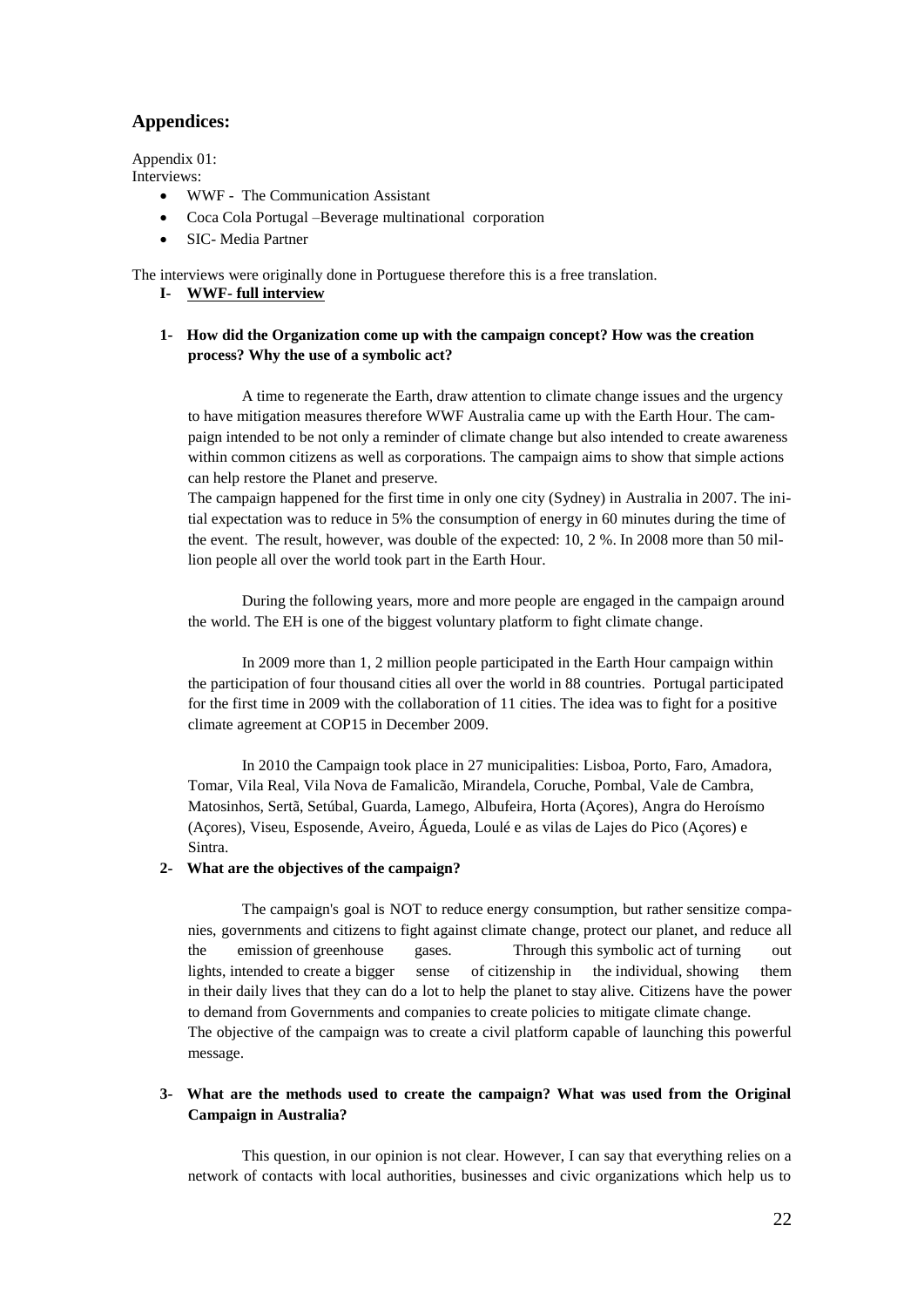spread the message pro bono. There is an international Earth Hour team, located in Australia, which makes the global communication plan that is followed and adapted by the different local teams all over the world. There are advertising agencies which deals with the campaign message pro bono. We also use social media to highlight the message and create a dynamic around this issue.

### 4- **Is it possible to create awareness? How? Does the campaign focus on behavior and/or attitude change?**

Earth Hour is just a symbolic act, but as such we believe it has impact on people's consciousness, as it leads them to reflect on their actions and life style. The campaign confronts people with messages that show they can change their habits and make them healthier for us and the planet. After all, the planet is our only home. What we do in a corner of the world, there is consequences on the other side. Therefore we are responsible for keeping the planet alive for all. Ultimately, we think this campaign can help change habits that go beyond the lights out for an hour every year on the last Saturday of March.

#### 5- **What are the tools used to achieve the stakeholders?**

There is a first approach to municipalities, businesses and organizations which were consolidated since the beginning as partners in the campaign. Some others join the campaign as soon as they have knowledge via media and other campaign. The tools we use are releases for corporations, TV spots, radio and press, posters, institutional videos and billboards. We find famous and public people to be thee ambassadors of the campaign to help spread the message. All the partners of the campaign work pro bono and in exchange WWF advertise their participation.

#### 6- **How did you involve the corporation as partners and sponsors? What is the discourse?**

Partners are invited to commit to the principles of the Earth Hour which are turn off the lights for one hour on the day and time of the event; spread the message and its involvement in their network of contacts. The message is powerful and fulfills the requirements of corporate environmental social responsibility policies. Therefore we can attract the interest of the companies to help in this campaign and others. For instance the Climate Savers program which helps the companies reduces their ecological footprint. In Portugal there are about 20 companies participating in the Climate Savers, including the most importantly Coca Cola and IKEA.

### 7- **What were the expectations of WWF for this partnership? What do these partnerships bring to the campaign? And for the organization? What do they expect?**

The corporation has a role of promoting the campaign within its network. Therefore it can be a major driving force in changing behavior toward environmental friendly activities. The expectation for this partnership is not about funding but the capacity of company to mobilize its network (suppliers, customers and employee who are, above all, citizens of this world). The companies work pro bono.

### **8- What are the original tools of the campaign? As WWF is a global organization, how does it work the campaign organization? Does each country have its own independence?**

As I have mentioned before there is an international team of WWF / Earth Hour, which is responsible for the message, communication strategy and publicity at an international level.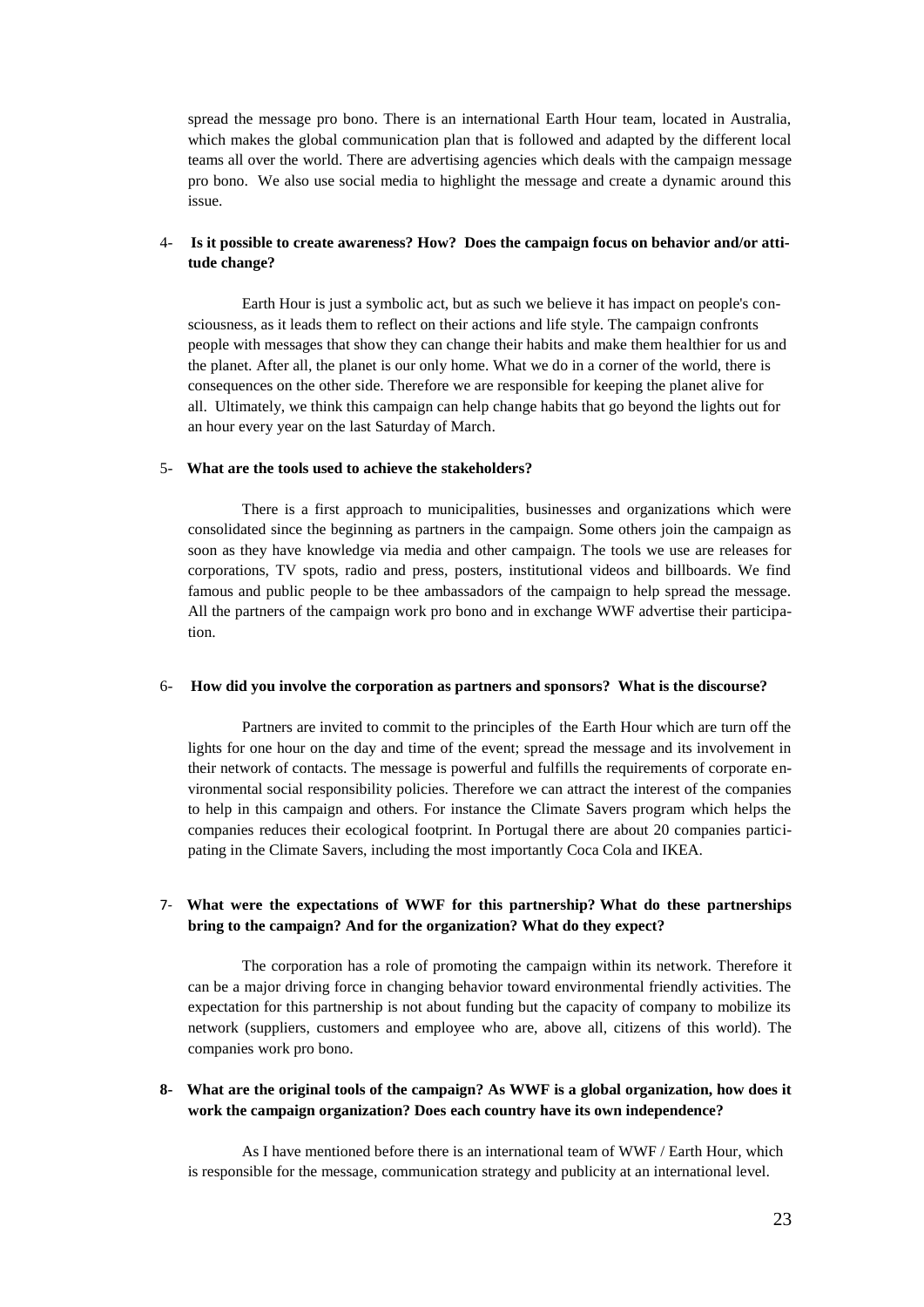We receive (all countries involved) guidelines on how to conduct the campaign, Briefs with updates and accomplishments of the campaign around the world. We have an autonomy to create our notes and publicity material, taking into account also the specific features and news that every national team reaches (these gains must be reported to the international team and the rest of the world - it works as an inspiration to all the teams spread in the world).

### 9- **How do you classify the campaign? Is it an environmental advocacy campaign or advertising?**

For WWF is a campaign aiming to alert to climate change issues.

#### 10- **Why the use of advertising strategies?**

If we want to reach the ordinary citizen, we must do it through media advertising to reach the mass.

#### **11- The company Media Vest is signed as a partner in the campaign? What was its role in the campaign?**

We are not aware of this partnership in Portugal. In the national territory the partners are:

Sponsors

Coca Cola Portugal IKEA Portugal

### Communication Partners

- Ogilvy - production of Portuguese version of all materials EH; agency Responsible for campaign in Portugal (ad, website banners, posters, flyers, TV and radio spots)

- Sync / Display - production of TV and radio spots

- StartCom-media central agency That Helped EH ad, TV spot radio and TV to Be Placed in Several newspapers and magazine and other means in the 2nd fortnight of March.

Media Partners

- Vision magazine (weekly magazine, leader in this sector)

- SIC Television

- RFM (one of the four biggest national radio stations of the Portuguese radio group: Renaissance)

Institutional Partners

- Municipality of Lisbon
- ANMP (Portuguese Association of cities)

#### Other supports

- Sheraton Hotels switched off lights on Their hotels and made a carbon-free menu is EH night and held the piano bar on the Earth Hour concert;

- Portugal EHS - Environment, Health and Safety Portugal (Porto) spread the message EH on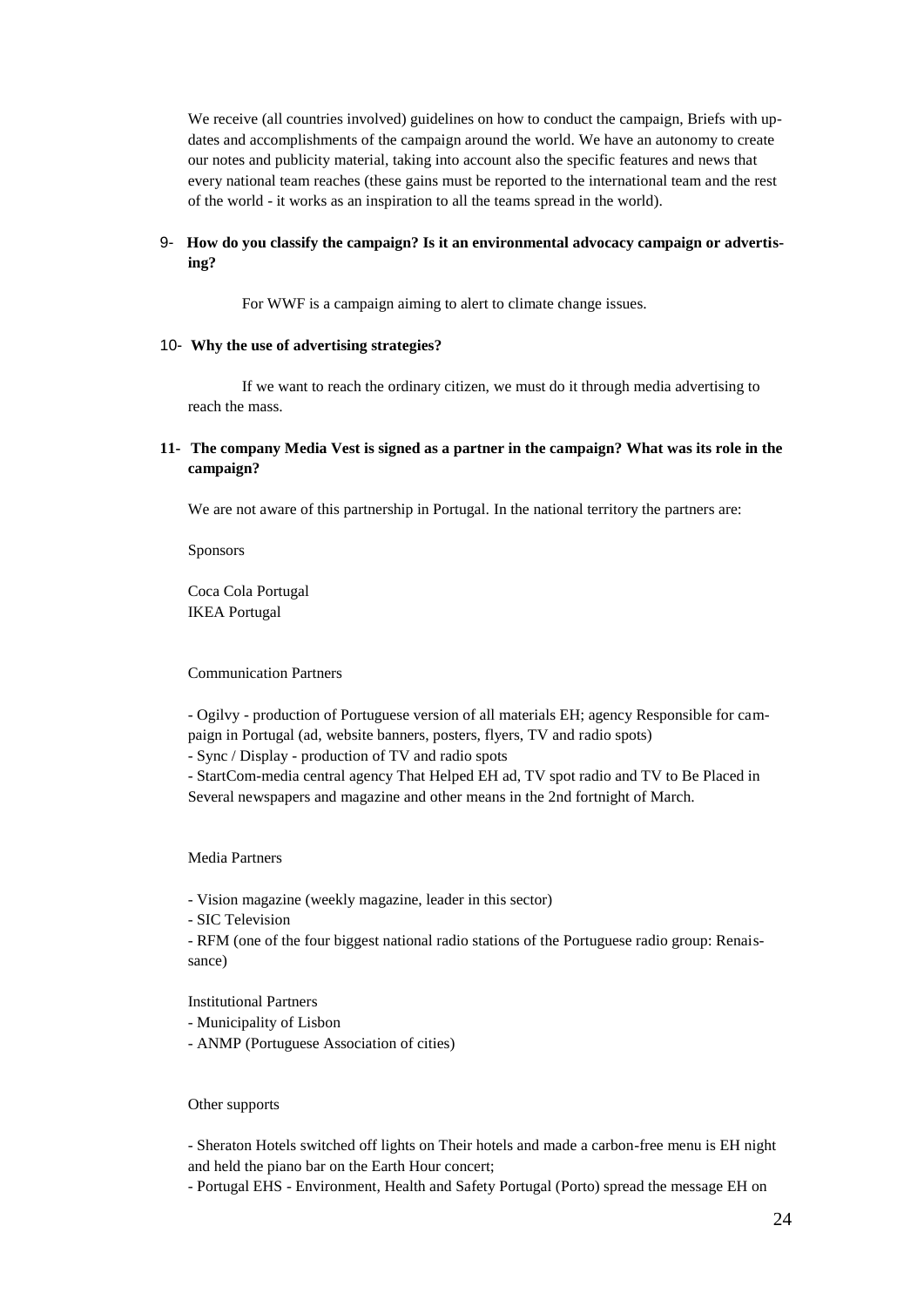Their email signature and website

- Environmental Health (a blog on health and environment, That Several news published on EH2010 To Our website and linked to information and the people download posters made by Ogilvy);

- Earth Collection - Empire (an 100% natural brand cloths, with Several stores in Algarve region, near the publicity the event Collaborators and clients, with posters in the store);

- Ben & Jerry's (ice cream brand, switch off the outside lights of Their store in Chiado - one of the most charismatic movement and places in Lisbon - and the publicity event in the store)

- Blue Planet (website news portal published on the event and got into darkness During the Earth Hour event);

- El Corte Inglés (switch off the outside lights and spread the word In Their website);

- Giggle (an online magazine Youth and Family, To Whom We Have an agreement, made the cover of the event and it pro bono publicity in the month of the event);

-Tourism Center (a governmental organization on Tourism that has an intern circuit TV for their members, we"re using the publicity the event official EH and video testimonials ambassadors videos)

- Tetra Pak (divulgation of EH to staff and clients through the website)

- Canon (divulgation of EH to staff and clients through the website)

### 12- **I have read in several documents that the organization asks that each time the Earth Hour is mentioned WWF's slogan should be used. Why? Do you think the campaign is also a way to attract attention to the organization's causes?**

Because Earth Hour is a WWF event, and to become this global platform volunteer who is already one of the world's largest climate change, it is important that people associate with it and know that Earth Hour is associated the scientific credibility of the WWF, while nature conservation organization with more than 45 years of existence in the world.

### 13- **Regarding the media partners how is the dynamics between the organization and these companies? Does the organization pay for advertising?**

All kinds of partnerships is pro bono (FREE), the only advantage of being our media partners, is that they can have access to inside information.

### **14- What were the tools used in the campaign? How do they fit each audience? And the results –tell more about what was expected and achieved. How do you measure?**

Regarding the tools I have already mentioned. The message is the same for all audiences. For the measurement of results: we use social networks (Facebook, Hi 5, Twitter; Google Maps), where we have the registration of people who know and say they will adhere to our event. In the international level there is an intranet where each country has a record of the number of cities involved. And by the feedback of each year, we can see the increase of adhesion and this is also related to the partnerships that are growing and helping to increase visibility of the event.

#### **15- When did Portugal join the campaign? Why?**

We joined the campaign in 2009 for the first time, and it was natural as we are one of the countries where WWF develops a conservation work. It was a normal step that became part of our dynamic. We joined the campaign because desired.

#### 16- **What is the organization's discourse on climate change? Offices? Sustainable activities?**

The organization has a climate change program consistent and rigorous, and focuses it on three different strategies: 1) work with businesses (through the Climate Savers Program), 2)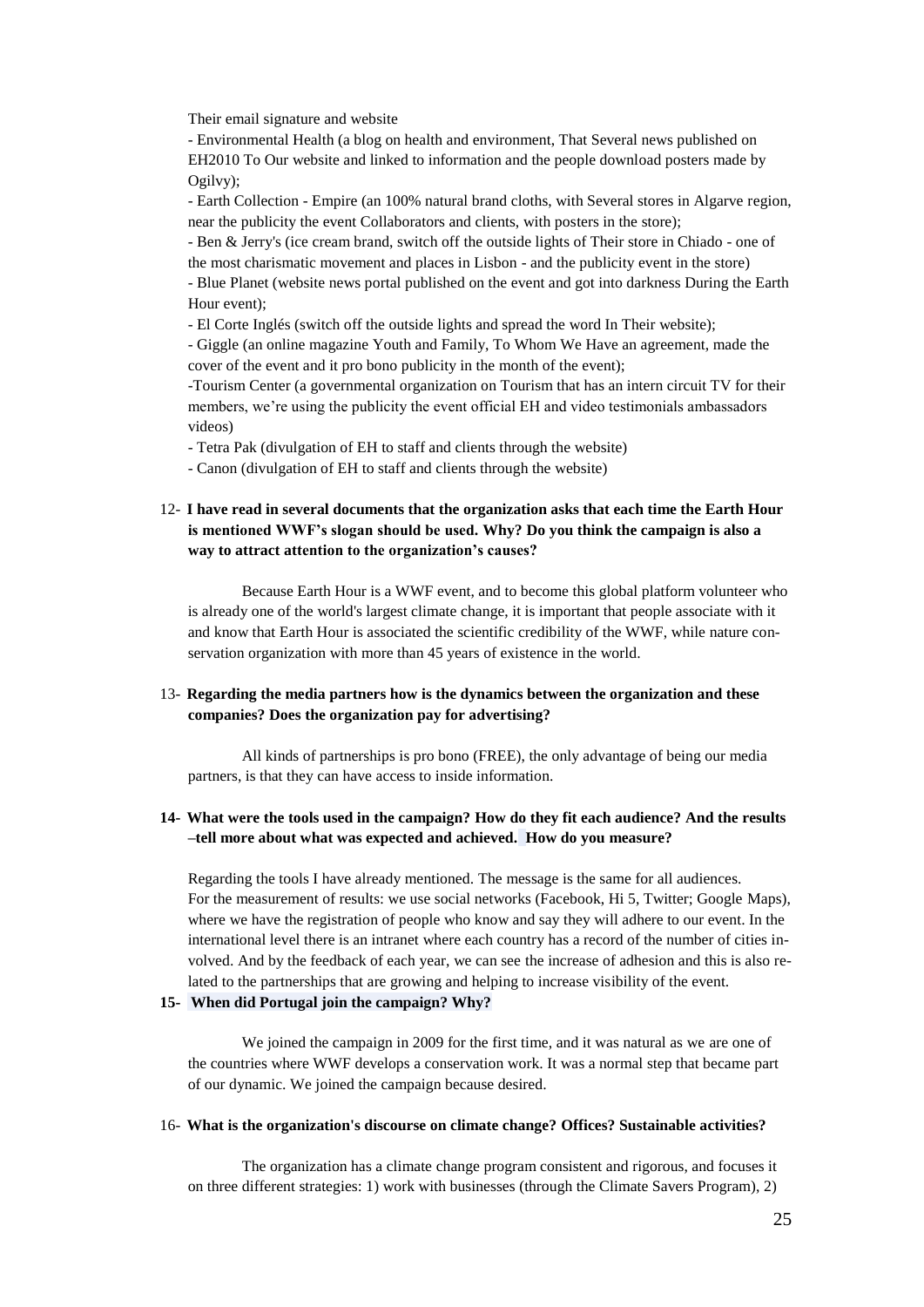Work with civil society (through Earth Hour) 3 ) Influence on politics and institutions which have the power of decision-making and creating measures to mitigate climate change.

### **17- People turn off the light once a year. But what happens in the rest of the year? What events along the year help building the campaign? Gives continuation.**

EH is a symbolic event, which aims to show that changes in daily habits with small gestures can be put into practice. We provide practical advice on our website (or www.wwf.pt [www.panda.org\)](http://www.panda.org/).

#### 18- **Can you summarize the dynamics between the campaign, companies and climate change?**

This question is not very clear to us ... But we want Earth Hour to be a platform for companies to adhere to effective programs for carbon emissions reductions. We want them to have WWF as a privileged partner in this work which has to be urgent and rigorous.

- 19- **What is the definition of an environmental advocacy campaign for the organization?**  We did not understand the question.
- 20- **Have you heard about Environmental Communication, does the organization apply this concept?**

Obviously, for WWF the concept of Environmental Communication is important, but the WWF is a nature conservation organization, like all NGOs, uses some communication strategies to disseminate their work, it is not at all an environmental communication agency.

### 21- **The classical model of communication is mainly used in advertising. Do you think it may be useful for the environmental campaign?**

I have answered this question.

22- **How do you think people relate the symbolic act of turning off the lights with the problem of climate change?**

Yes, the proof of this is the increasing of people participating in the campaign because people are concerned with these issues which are reflected in their comments on our website and social media pages.

#### 23- **How was the preparation for the day?**

It is an event that begins to be prepared three or two months before with contacts, advertising, street events and others associated with EH- when we are able to we communicate the press about ongoing campaign.

### **24- Why the focus of the campaign is climate change? Do the creators when thought about the campaign also thought the concept of "newsworthy"? That is, people were already paying attention to the subject therefore work on climate change would be an opportunity?**

The focus of the campaign is climate change because it is the greatest environmental threat of the century, with profound consequences in all areas of society: economic, social and environmental. Everyone, without exception, is being affected by this issue: individuals, businesses, governments, economies and, most important of all, nature.

Climatic changes have always been known and observer over thousands of years. The problem lies in the fact that in the last century, the pace of these climatic variations have suffered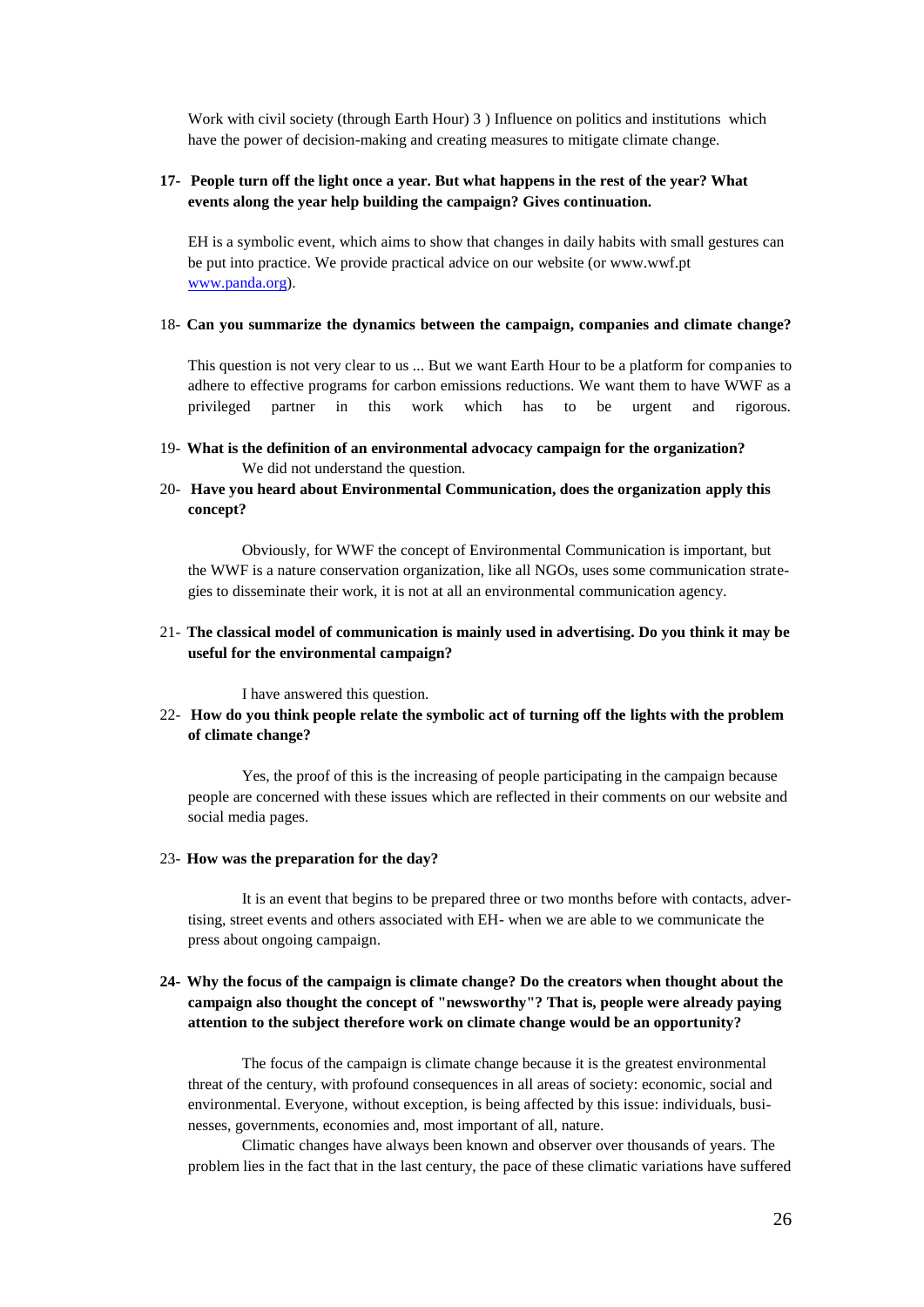a sharp acceleration and the tendency is to take an even more chaotic proportions if no measures are taken.

The heat waves and droughts are increasing, and the consequences are agricultural losses represent a real threat to the world economy.

The greenhouse gases emissions have been increasing markedly.  $CO<sub>2</sub>$  (carbon dioxide) is the main downside of these designated greenhouse gas, and are a direct consequence of the use / burning of fossil fuels like coal, oil and gas for energy production. It is therefore necessary to reduce the emissions of such gases. How? Eliminating progressively the massive use of fossil fuels and replacing them by renewable energy, encouraging energy savings and energy efficiency.

In 2007 it was highlighted by the Intergovernmental Panel that Human activities is the main cause of climate changes.

By maintaining an apathetic attitude towards this issue, we run the risk of being exposed to unpredictable and extreme climate events (such as those that have been reported in recent times) and with adverse effects for the whole world!

25- Some organizations like Greenpeace and PETA criticize the big companies" behavior, however WWF, has large corporations as partners. Why?

WWF is a conservation organization with the biggest history around the world, and we believe that companies are important facilitators in changing attitudes for a Living Planet. We cannot just criticize; we must help them build a model that they will be sure that is not going to harm them financially (because they are businesses). But the most important thing does not harm the environment. Only by working together we are able to make companies change their attitude. And with them, people may also change.

II- Guidelines for corporations" interviews- I have done thirteen questions. In the table below there are the most important questions selected from the interview. They were the common questions for all the companies.

|                          | Coca Cola               | <b>IKEA</b>              | <b>SIC</b>               |
|--------------------------|-------------------------|--------------------------|--------------------------|
|                          | Answers:                |                          |                          |
| Questions:               | 1-Company               | *Only replied that they  | 1-*The company has a     |
| 1-The relation of the    | environmental driven    | have corporate social    | corporate social         |
| company with             |                         | responsibility policies. | responsibility program   |
| environmental issues.    |                         |                          | in which includes        |
|                          | Partners of WWF in      |                          | sustainability policies. |
|                          | <b>Several Programs</b> |                          |                          |
| 2-Every company          |                         |                          | 2- *The company was      |
| nowadays have a Social   |                         |                          | invented to participate  |
| Responsibility           | Focus on water          |                          | in the campaign.         |
| department. But what     | resources projects as   |                          | Participate in the Earth |
| the business really get  | well                    |                          | Hour full fills our      |
| with the campaign? We    |                         |                          | corporate social         |
| all know that in some    |                         |                          | responsibility policies. |
| countries having         | 2-Our commitment is     |                          |                          |
| environmental activities | with sustainability. We |                          | 3- We give support to    |
| and policies reduces     | can be social change    |                          | the organization, we     |
| taxes and gives good     | agents. The only        |                          | offered our              |
| reputation and profit.   | advantages we have are  |                          | communication            |
| Does Take part in the    | social. We want to have |                          | channels free for        |
| campaign bring any       | a sustainable business  |                          | The Campaign.            |
| advantage?               |                         |                          |                          |
|                          | 3-Global Partners in    |                          |                          |

Table 1.1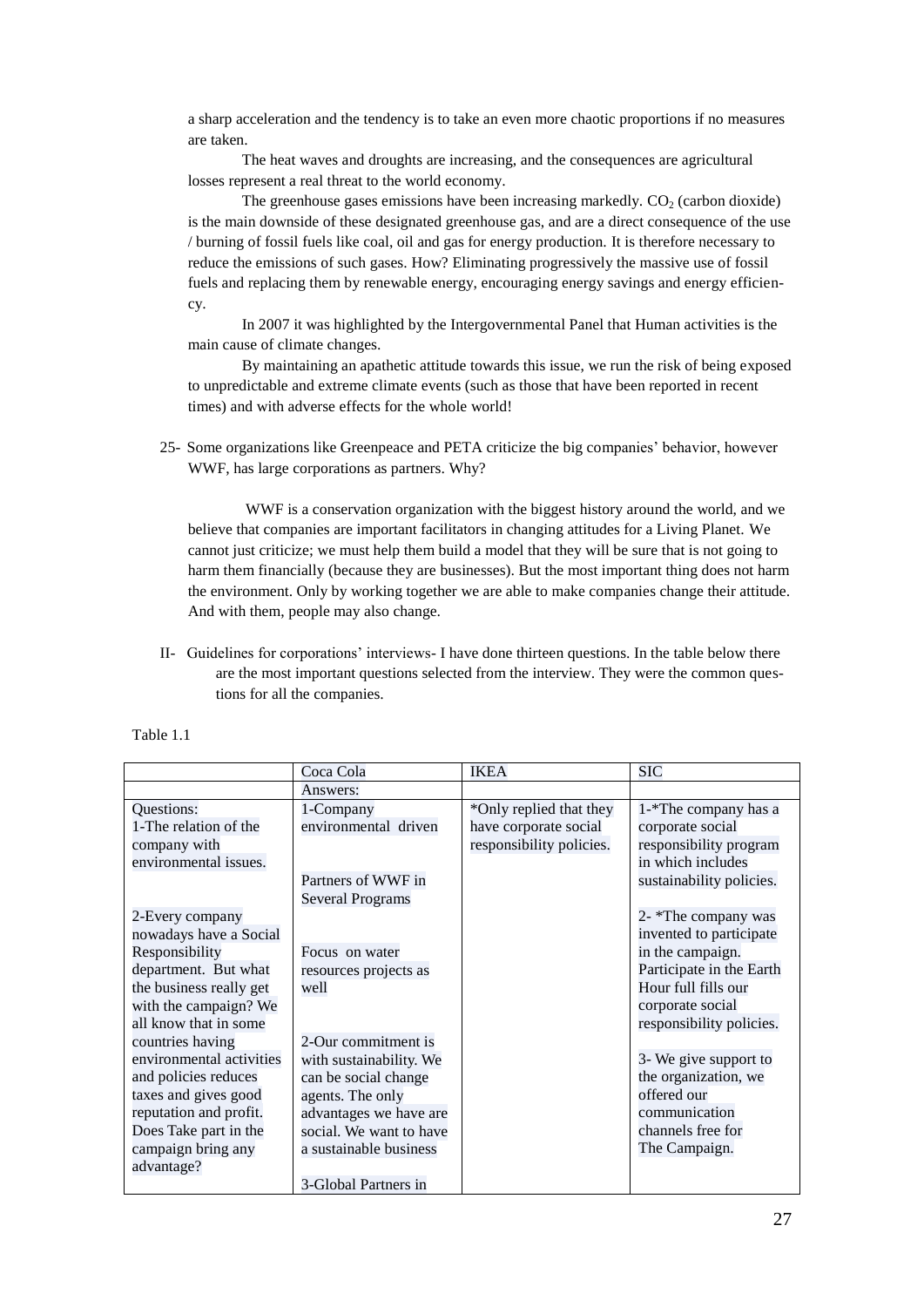| 3- How is the relation   | several campaigns and |  |
|--------------------------|-----------------------|--|
| with the company and     | projects.             |  |
| WWF? How did it          |                       |  |
| start?                   |                       |  |
| Objectives:              |                       |  |
| 1-Check if the company   |                       |  |
| had any relation with    |                       |  |
| environmental issues     |                       |  |
| before the participation |                       |  |
| in the campaign.         |                       |  |
|                          |                       |  |
| 2- Check if the          |                       |  |
| company profits with     |                       |  |
| the campaign.            |                       |  |
|                          |                       |  |
| 3- check the relation    |                       |  |
| between organization     |                       |  |
| and business             |                       |  |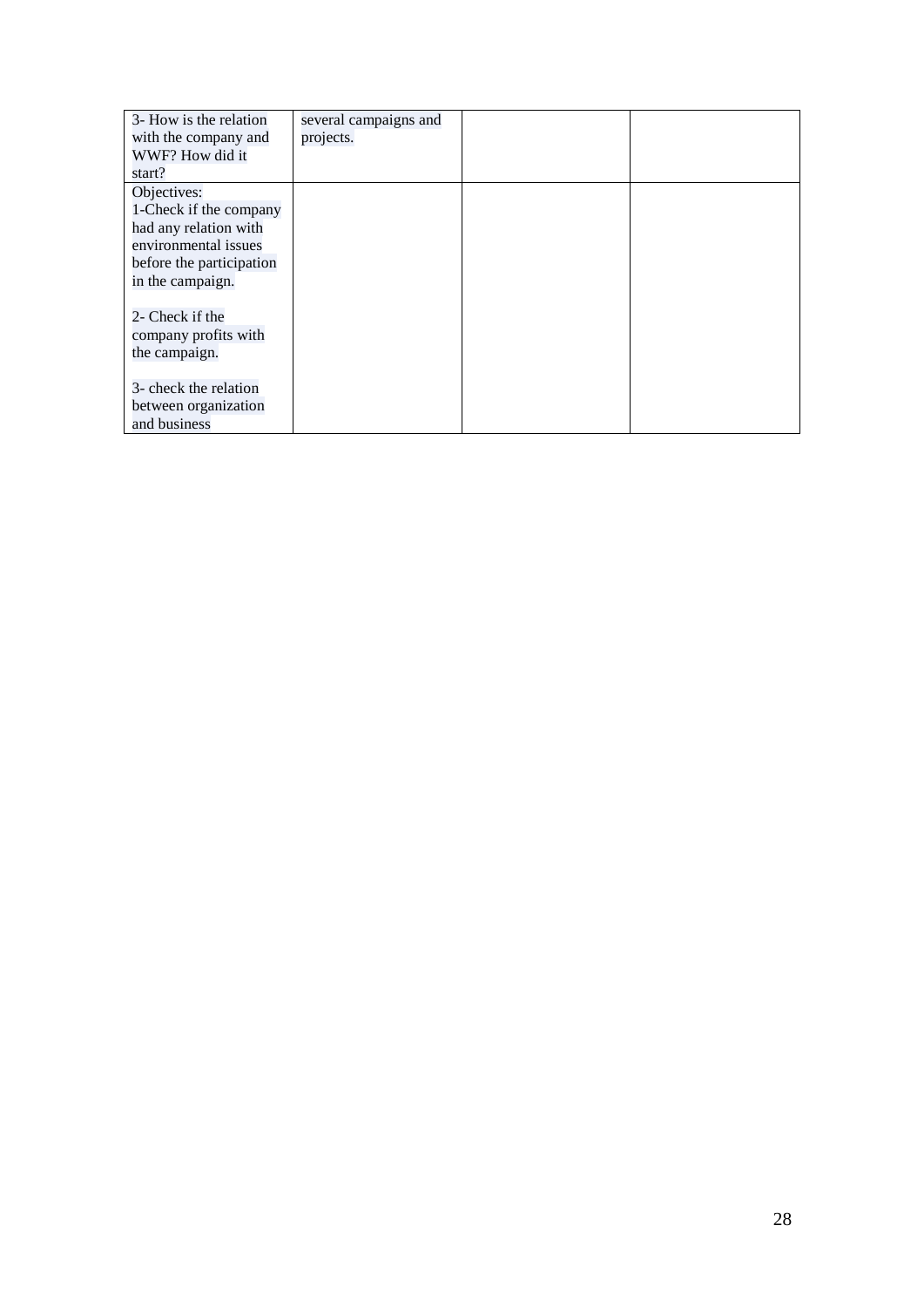Appendix 02- Reproduction of the Document sent by the creators of the Campaign- It provides the history of the campaign and some information of the relationship between the organization and the advertising agency. The document was written in 2009.

## *THE HISTORY OF EARTH HOUR*

*Only four short years ago, Earth Hour didn"t exist. By the time the 2009 event has finished, more than 371 towns and cities in 74 countries will have embraced the concept, a truly phenomenal feat. Here"s how it happened.*

*What is Earth Hour?*

*Earth Hour is an annual global initiative that encourages people and businesses in cities and towns around the world to switch off power at the same time for one hour.*

*"The idea was borne out of frustration," says Andy Ridley, executive director of Earth Hour Global, WWF. "Around 2004, very serious climate change data started to emerge, but we couldn"t get any traction on the issue. So we started looking for a way to mainstream climate change, really simply and at a global level," says Andy.*

*"Importantly, we wanted to start something that isn"t focused on people"s despair at the long-term climate change problems the human race is facing. We wanted something really positive," he says.*

*At the same time, Andy"s team at WWF heard about an initiative in Thailand to encourage the population to save power, started as a result of a fuel oil crisis in 2005. During the crisis the Thai government encouraged people to switch off their lights and use other power saving techniques, culminating in lights being turned off in 40 million homes and businesses. It was an idea that sparked the concept for Earth Hour.*

*"We started to think about whether we could ask an Australian city to turn off its lights. Initially, we thought about turning off the lights for five minutes. This eventually developed into an hour," says Liz Potter, Earth Hour global brand manager.*

*Who"s involved?*

*To kick start the project, a breakfast was arranged between Andy"s team at WWF and the global advertising agency Leo Burnett, which had been working with WWF since 2002. The idea was to explore how the Thai"s approach to reducing power consumption could be translated around the globe.*

*"Everyone loved the idea. Nigel Marsh from Leo"s was so positive he approached his next door neighbour, who happens to be Fairfax"s group executive editor, Phil McLean, about supporting the concept. Phil loved the idea, which gave us the opportunity to present to the Fairfax board," says Andy.*

*"This all happened about three months before the release of Al Gore"s movie about climate change, An Inconvenient Truth. At the time, climate change wasn"t really on the public agenda, so we didn"t know whether the Fairfax board would laugh us out of the room; it was a big risk for Phil to support us," he says.*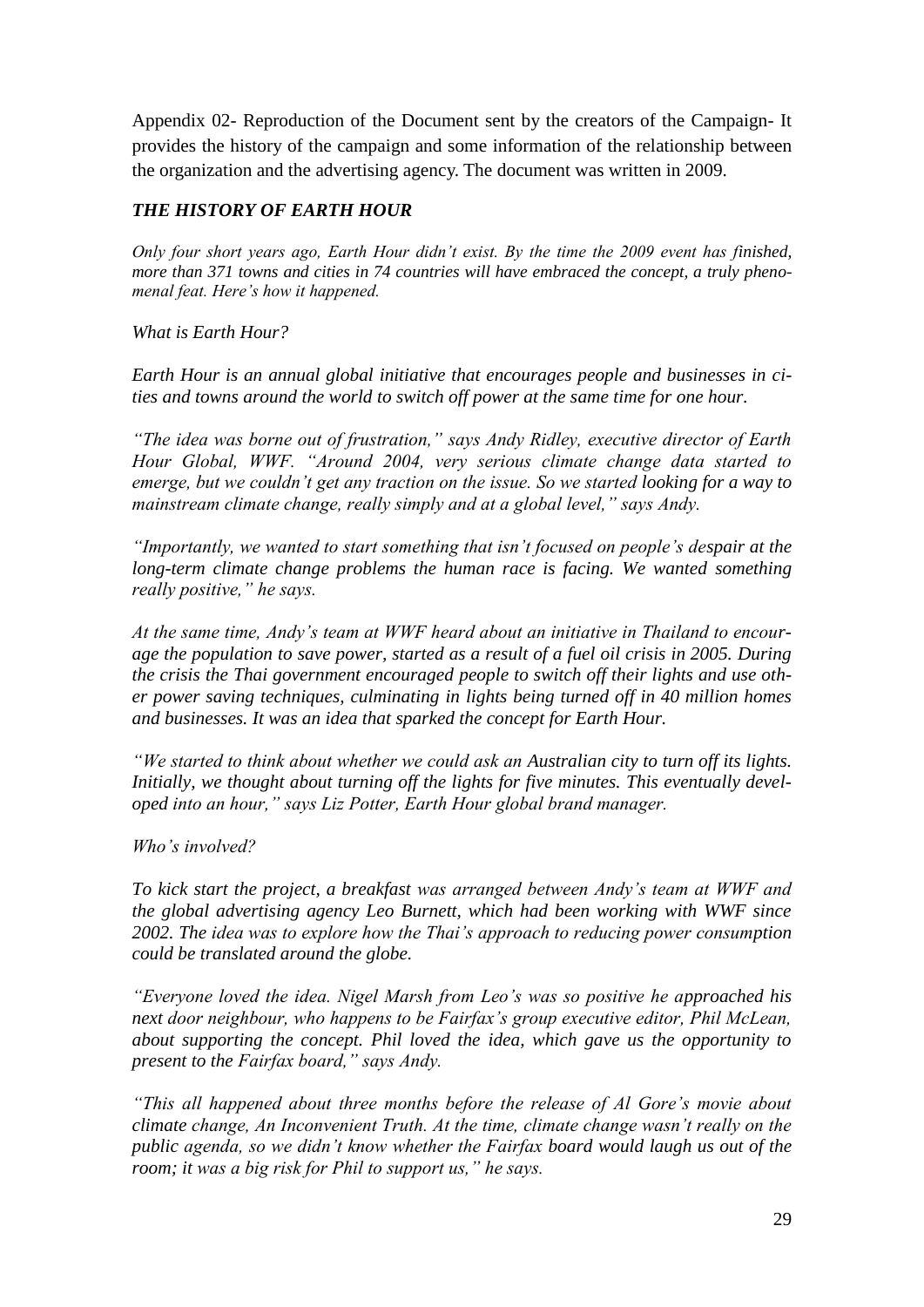*Fairfax agreed to get behind the concept, with The Sydney Morning Herald and the Sun-Herald running prominent campaigns for months before the first Earth Hour event. The eye catching Earth Hour branding and marketing collateral that was developed by Leo Burnett was also central to the campaign"s success.*

*Around the same time, Sydney City Lord Mayor Clover Moore also indicated she would support the event and the first corporate sponsor, the professional services firm PricewaterhouseCoopers, also agreed to support the project. "PwC"s support was important because it"s a conservative and credible organisation, which gave the initiative some weight," says Andy.*

## *Capturing the zeitgeist*

*Once the core Earth Hour team was formed, a strategy was developed to spread the Earth Hour concept around the world. The idea was to hold the first event in Sydney as a test, with the plan to go Australia- and then world-wide by 2008 and 2009 respectively.*

*"But the idea became much bigger and caught on much more quickly than we first thought. We went global in the second year, with 35 countries involved. This year, we expect 74 countries to take part, and it will only get bigger from there," says Andy.*

*"One of the reasons we chose Sydney as the pilot event was the iconic architecture; the Sydney Opera House and the Sydney Harbour Bridge. We really needed the support of the major buildings for Earth Hour to be a success. With the help of Fairfax, we had their support almost as soon as we approached them," says Liz.*

*"No-one had ever asked these buildings to turn their lights off before, but it was such an intriguing idea they jumped at the chance to be a part of it. With the major icons on board, the whole thing really escalated, with Centrepoint and the AMP Building, as well as many other major landmarks, following suit. Even though I knew we had their support, when I saw Sydney"s famous buildings put out their lights one by one on the night of the first Earth Hour, I couldn"t believe my eyes," she says.*

## *A huge success*

*That first year, Sydney made a really special effort to make Earth Hour a success. The famous Coca-Cola sign at Kings Cross was switched off for the first time since 1973. Coke even had someone sitting in the sign to make sure it went off properly. Many buildings also took Earth Hour as an opportunity to permanently change their lighting system so most lights are switched off at night.*

*Around the city, all sorts of groups and people became involved. One group did yoga by candle light, Miss Vanessa did a drag show by torchlight; there was even a wedding by candle light. 20,000 to 30,000 people were expected to take part. But in the end, 2.2 million people participated, or 56 percent of the Sydney population. The following year, 58 percent took part.*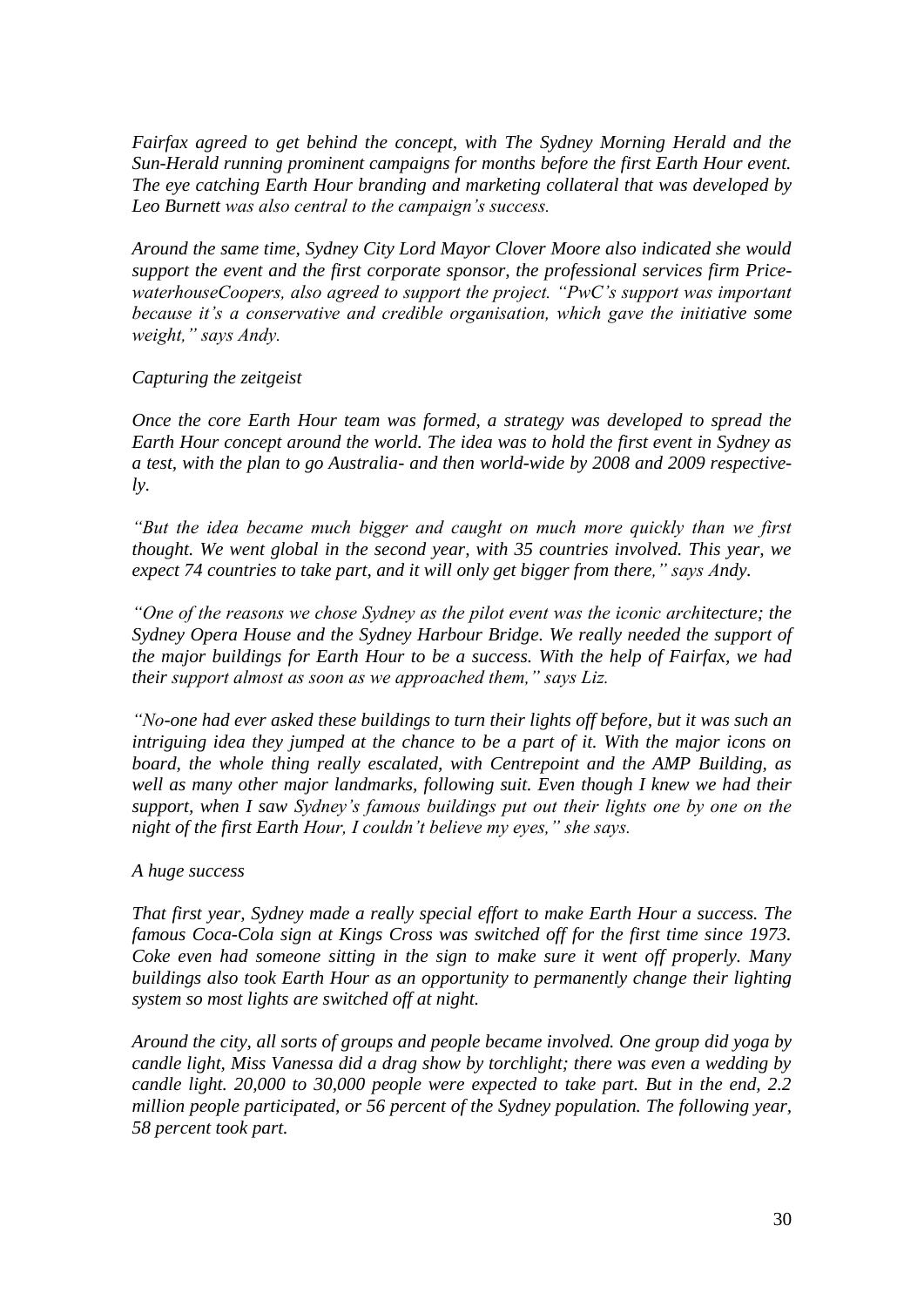*"One of the reasons Earth Hour has been so successful is because anyone can take part and it"s self-policing. We want it to be about hope not despair, and for the initiative to have a street party rather than a street protest feel," explains Andy.*

*Andy says the broad global support for the event has created a "visual mandate for governments to lead in the area of climate change. As individuals, we can only do so much; to really cut emissions, we need government policy."*

*"The beauty of Earth Hour is that it is really the first time the entire world has been able to vote on how they feel about climate change; anyone from kids upward can vote with their light switch on Earth Hour day. It really shows the community wants action on climate change," he says.*

*2008*

*In 2008, only the second year in Earth Hour"s history, 50 to 100 million people around the world switched off their lights for one hour, the biggest voluntary power down in history. More than 370 cities, towns and municipalities took part in more than 35 countries across even continents, including Antarctica, across more than 18 different time zones.*

*From the Middle East to Asia to Europe and the Americas – millions from all corners of the globe played a part and celebrated Earth Hour in their own local way. For instance, in Tel Aviv, 40,000 people gathered at a pedal powered concert and 19,000 people gathered to hear Nelly Furtado sing in Toronto.*

*Many of the world"s most famous iconic structures took part, including the Coke sign in Times Square in New York, Alcatraz Jail in San Francisco, The Sears Tower in Chicago, Azrieali Tower in Tel Aviv, Tivoli in Copenhagen, The Coliseum in Rome, Jumeirah Hotel in Dubai and the lights of Brighton Pier in the UK. Even Google"s home page went black.*

## *The future*

*Today, a global team of 12 full time staff co-ordinates Earth Hour, backed by a large team of secondees and volunteers. There are also individual teams in the various countries that participate, with more than one team in some countries. WWF leads most of these teams, although other environmental organisations are also involved. Leo Burnett, which has a global reach, is represented on many Earth Hour teams around the world.*

*In the lead-up to the historic Copenhagen Climate Change meeting in December 2009, which will replace the existing Kyoto protocol on climate change and is likely to herald a "green New Deal" Andy believes Earth Hour "sets a scene in a year in which we"ll make key decisions about the environment."*

*"Earth Hour is a way to provide a unified global voice around the need to act at Copenhagen. I hope it's also an opportunity for people to reflect on the fact the future is inour hands," he says.*

*COULD EARTH HOUR HAVE BEEN THE BIG FLICK?*